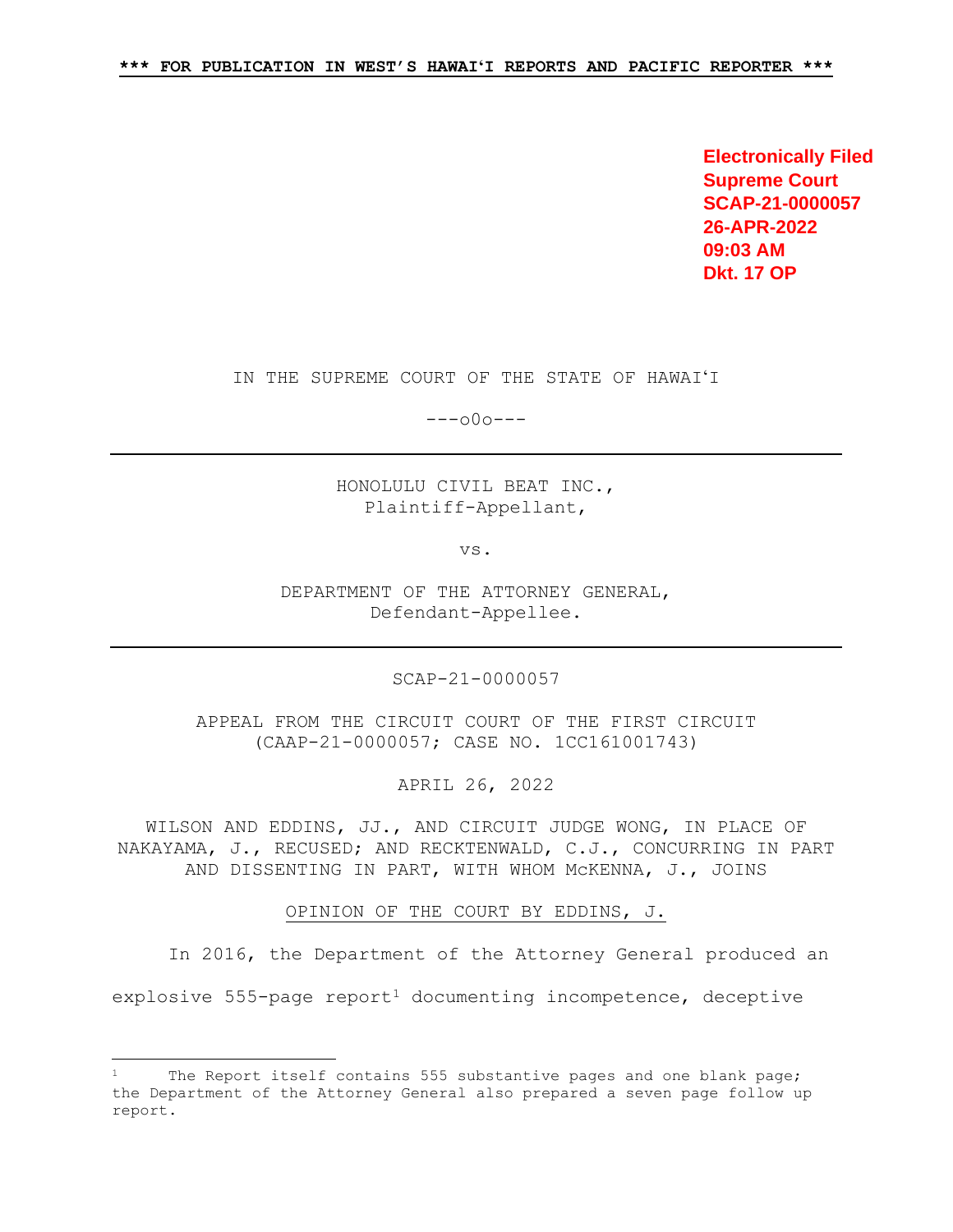practices, and workplace bullying in the Office of the Auditor (the Report).

Honolulu Civil Beat, an investigative news organization, has been trying to get its hands on a copy of that report for over five years.

We decide whether Hawai'i's public information law - the Uniform Information Practices Act (UIPA) - requires the State AG to release the Report to Civil Beat.

By and large, it does. Though there are significant privacy interests in the Report as a "personnel-related" record, these interests are mostly outweighed by the public's overwhelming interest in the Report's disclosure. There are summaries of formal personnel records, discussions of minor policy infractions, and remarks about medical information in the Report that are exempt from the UIPA's disclosure requirements. They may be redacted. The names of rank-and-file employees of the Office of the Auditor and other interviewees may also be redacted. But everything else is fair game for Civil Beat: a smattering of redactions within a government record cannot shield the entire thing from the UIPA's disclosure requirements.

### **I. BACKGROUND**

In April 2015, the Hawai'i Legislature asked the Department of the Attorney General (the AG or State AG) to investigate the Office of the Auditor. The legislature made this request after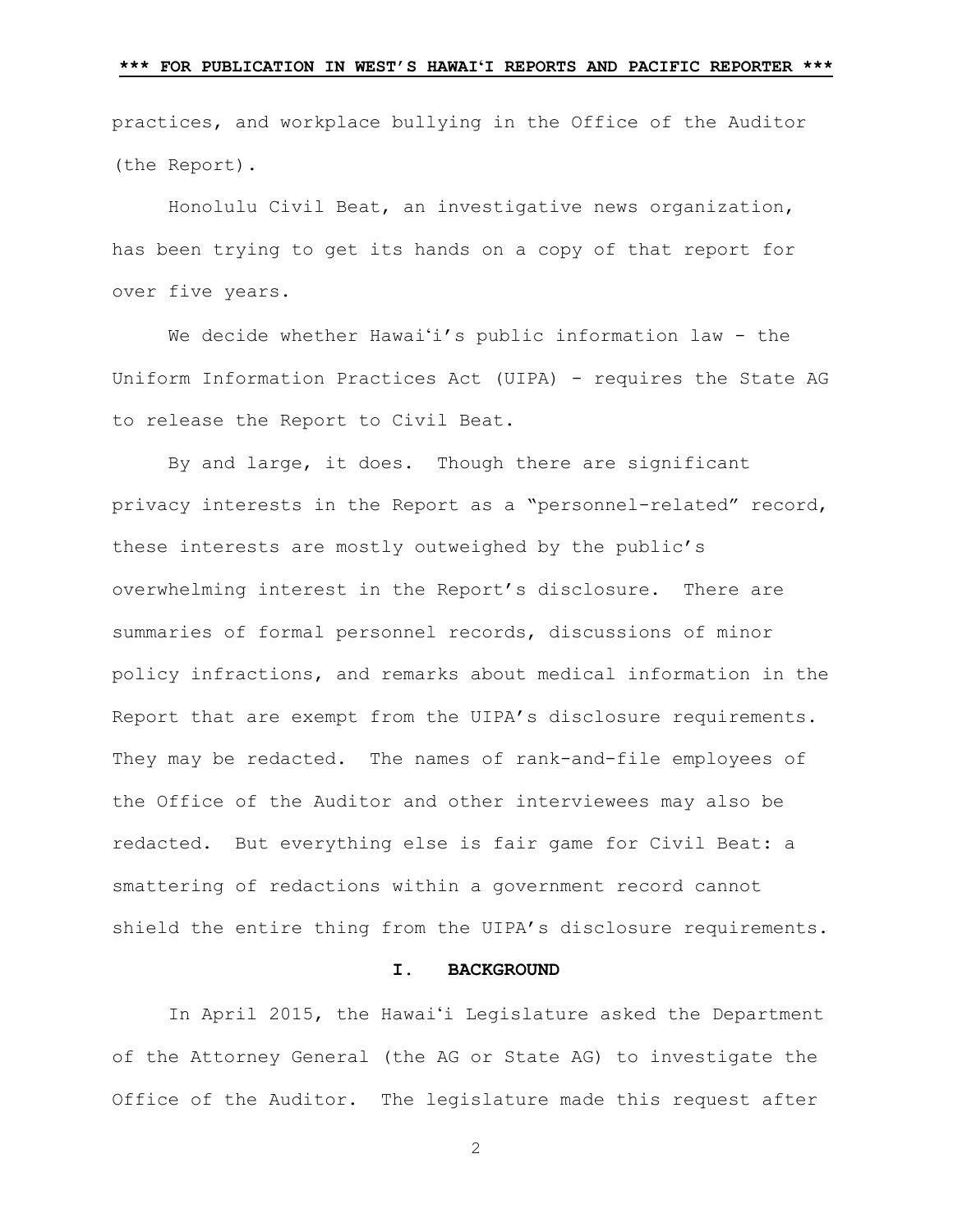receiving complaints about three high-ranking officials in the Office of the Auditor: Acting Auditor Jan Yamane, Deputy Auditor Rachel Hibbard, and General Counsel and Human Resources Manager Kathleen Racuya-Markrich (collectively the Subjects).

The State AG investigated. And it compiled a record of its investigation (the Investigation).

On April 27, 2016, a Civil Beat reporter emailed the State AG. He referenced the UIPA and asked for "access to or copies of all final investigative reports related to the state auditor's office from Jan. 1, 2015 to present."

The UIPA provides that "[a]ll government records are open to public inspection unless access is restricted or closed by law." Hawai'i Revised Statutes (HRS) § 92F-11(a) (2012). It also exempts several categories of records from this disclosure mandate. See HRS § 92F-13 (2012).

The State AG denied Civil Beat's request.It said the Report was exempt from the UIPA's disclosure requirement.

Civil Beat sued.

The parties cross-moved for summary judgment.

The circuit court granted the State AG's motion for summary judgment and denied Civil Beat's. The court said the Report was exempt from the UIPA because it was a confidential communication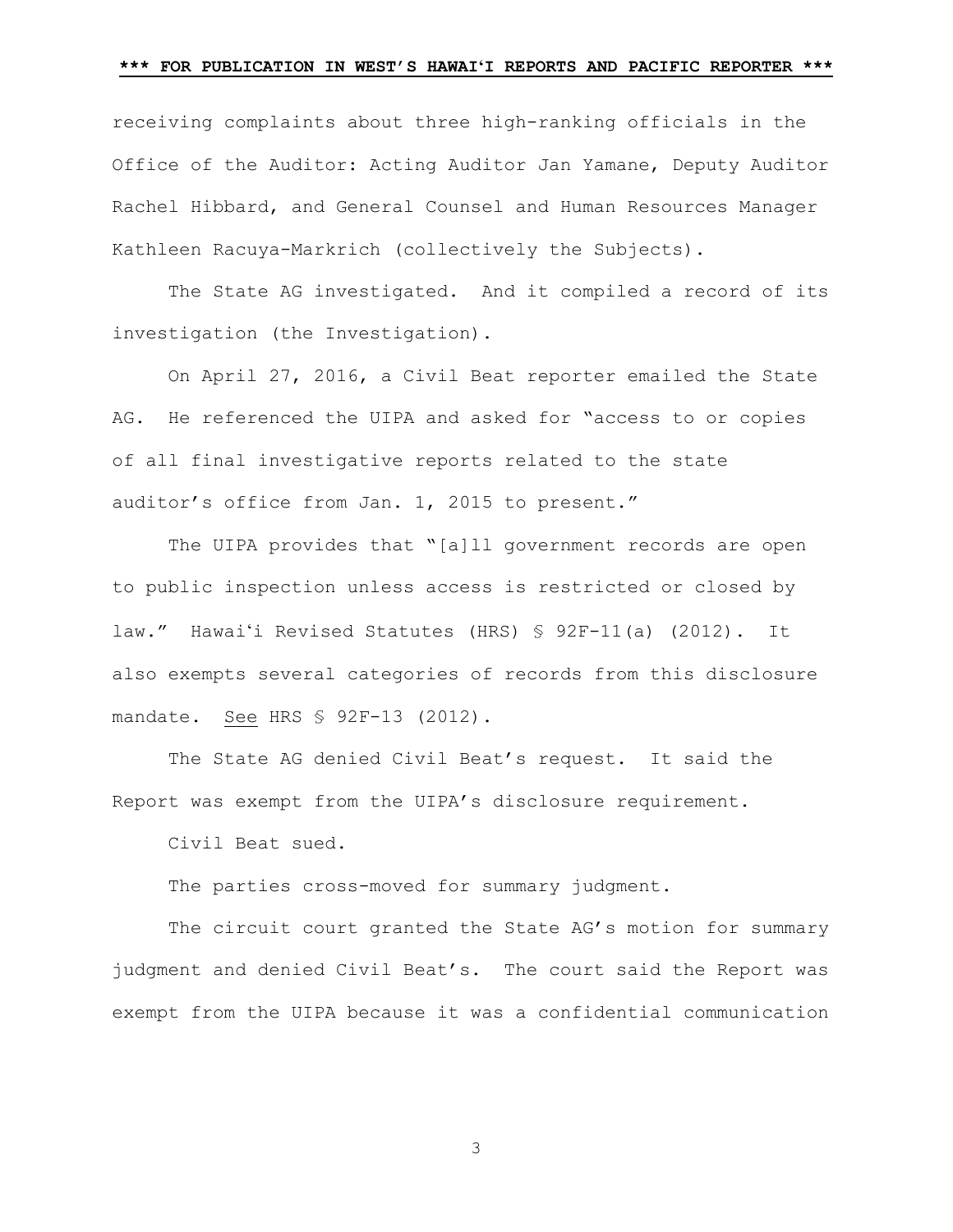between counsel (the State AG) and client (the legislature).<sup>2</sup> Civil Beat appealed. On appeal, we reversed the circuit court. See Honolulu Civil Beat Inc. v. Dep't of Attorney Gen. (Civil Beat I), 146 Hawai'i 285, 463 P.3d 942 (2020). The Report might have been prepared at the legislature's request. But the State AG hadn't shown it prepared the Report in the context of an attorney-client relationship. And, as a result, the Report was not exempt from the UIPA's disclosure requirements. Id. at 298, 463 P.3d at 955.

The State AG's motion for summary judgment had raised two additional bases for the Report's nondisclosure that were left unaddressed by the circuit court's order. They were:

- (1) HRS § 92F-13(3) (the Frustration Exemption) (exempting from disclosure "[g]overnment records that, by their nature, must be confidential in order for the government to avoid the frustration of a legitimate government function"); and
- (2) HRS § 92F-13(1) (the Privacy Exemption) (exempting from disclosure "[g]overnment records which, if disclosed, would constitute a clearly unwarranted

Ĩ

<span id="page-3-0"></span>The court reasoned that since the Report was covered by the statutory attorney-client privilege, see Hawaiʻi Rules of Evidence Rule 503, it would be shielded from the UIPA's disclosure requirements by HRS § 92F-13(4), which exempts from UIPA disclosure government records that "pursuant to state or federal law . . . are protected from disclosure." See also HRS § 626-1 (2016) (enacting the Hawaiʻi Rules of Evidence).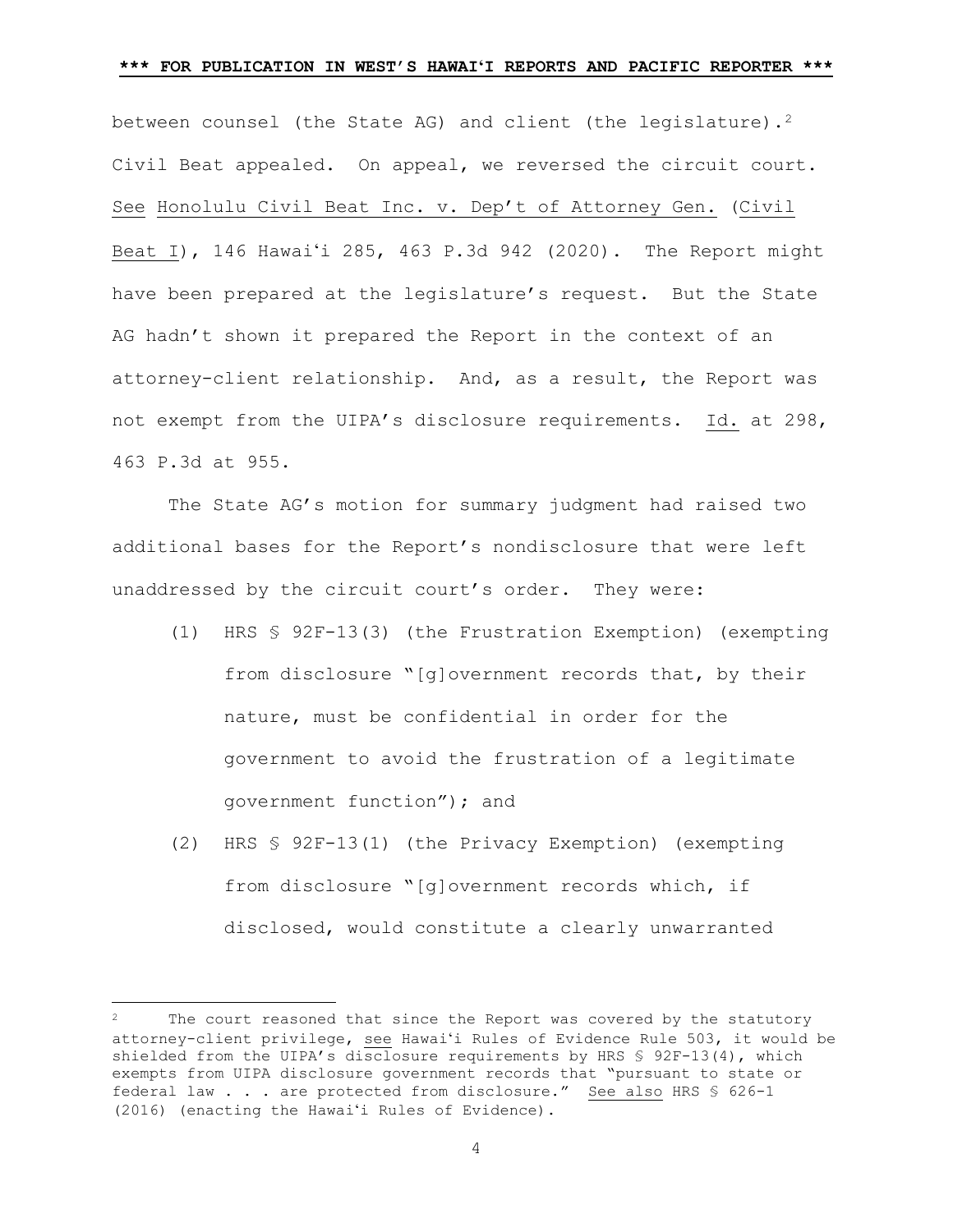invasion of personal privacy").

We remanded the case. We instructed the circuit court to consider whether the Report was shielded from the UIPA's disclosure requirements by the Frustration or Privacy Exemptions. Id. at 299, 463 P.3d at 956.

On remand, the circuit court again granted summary judgment to the State AG. It held that the Report fell within both the Frustration and the Privacy Exemptions and was therefore exempt from the UIPA's disclosure requirements.

The court said the Report fell within the Frustration Exception because its disclosure would frustrate the State AG's "legitimate government function" of providing legal services to state agencies.

The court said the Report fell within the Privacy Exemption because its disclosure would "constitute a clearly unwarranted invasion of personal privacy." In reaching this conclusion, the circuit court found there were significant privacy interests in the Report because it was both "[i]nformation comprising a personal recommendation or evaluation," see HRS § 92F-14(b)(8) (2012 & Supp. 2015), and "[i]nformation in an agency's personnel file,  $^{\prime\prime}$  see HRS § 92F-14(b)(4).

Ĩ

<span id="page-4-0"></span>The court said that: (1) the Subjects had a significant privacy interest in the Report as a personal recommendation or evaluation under HRS § 92F-14(b)(8); and (2) everyone named in the Report had a significant privacy interest in it as information in a personnel file under HRS § 92F-14(b)(4).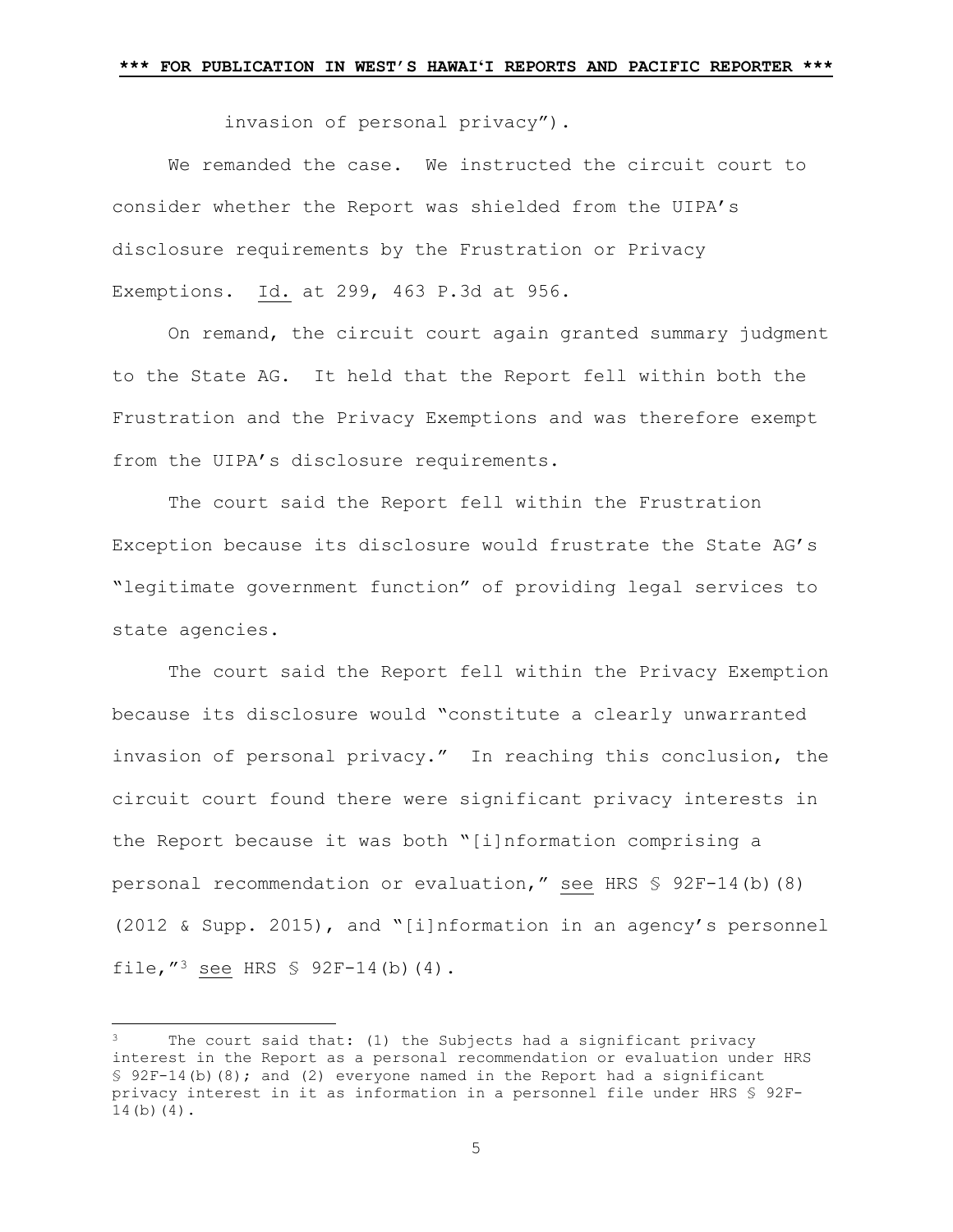The circuit court also concluded that the Report should be totally withheld, rather than redacted, because the Report could not be "redacted in a fair manner which would give accurate meaning" to its contents.

Now, in this second appeal, Civil Beat says the circuit court got it wrong again. Civil Beat asks us to consider whether the circuit court erred by holding that the Report may be withheld from the public under (1) the Frustration Exemption; and (2) the Privacy Exemption. Civil Beat also asks us to consider (3) "[w]hether the circuit court erred by holding that the AG investigation report could not be disclosed in redacted form."

### **II. DISCUSSION**

Under the UIPA, "[a]ll government records are open to public inspection unless access is restricted or closed by law." HRS § 92F-11(a). But there are several statutory exemptions. See HRS § 92F-13. And if a record falls within one of these exemptions, the government doesn't have to disclose it. Id.

Two exemptions are at issue in this case: the Frustration Exemption (HRS § 92F-13(3)) and the Privacy Exemption (HRS  $$92F-13(1)$ .

The UIPA "contains a strong presumption in favor of public disclosure of government records." Civil Beat I, 146 Hawai'i at 293, 463 P.3d at 950 (citing HRS §§ 92F-2 (2012), 92F-11(a)).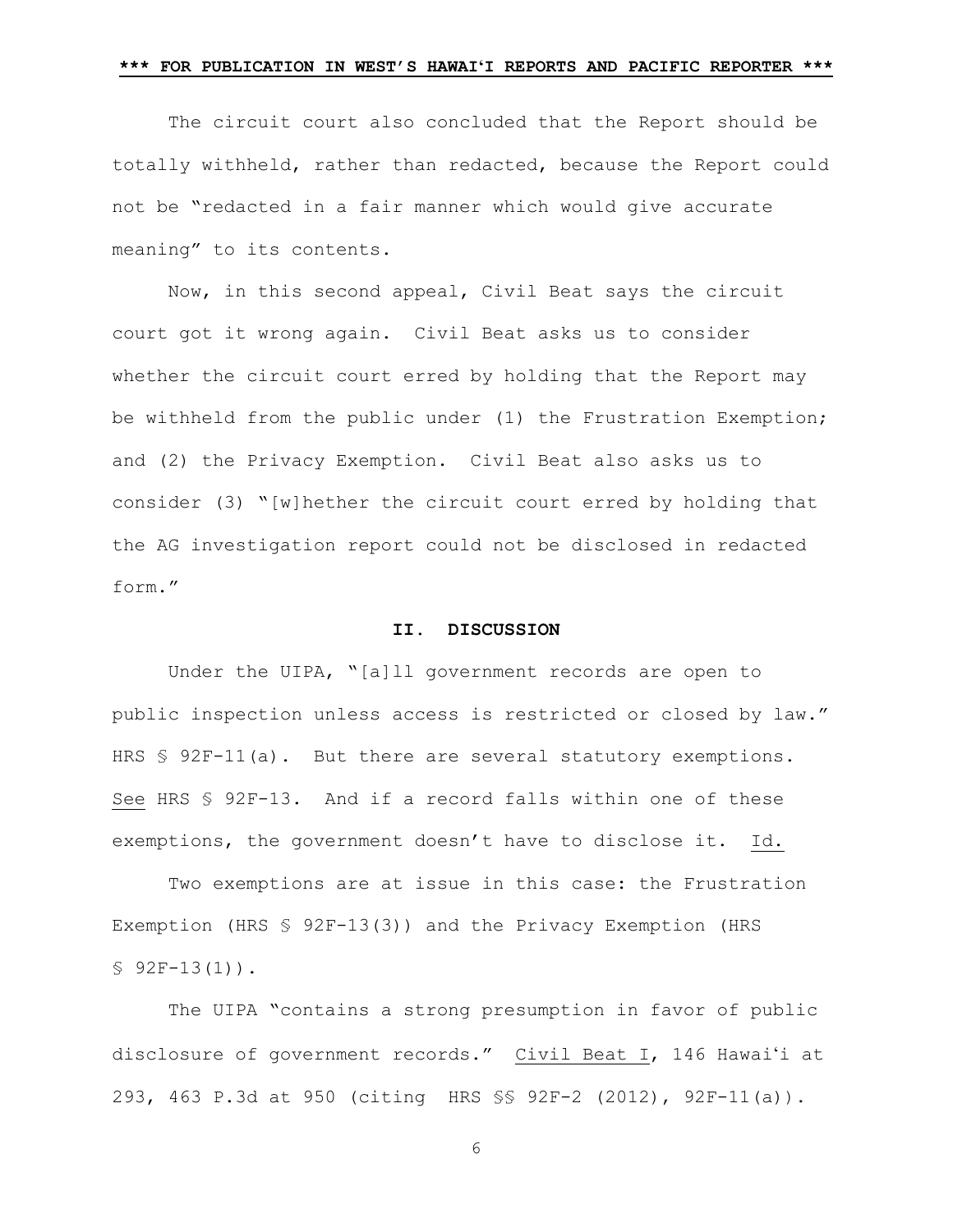And its exemptions are "narrowly construed with all doubts resolved in favor of disclosure." OIP Op. Ltr. No. 95-12 at 8 (May 8, 1995).

An agency relying on a UIPA exemption has the burden of showing that nondisclosure is justified. HRS § 92F-15(c) (2012) ("The agency has the burden of proof to establish justification for nondisclosure.").

Here, the State AG has not met its burden of showing that the Report's nondisclosure is justified under either the Frustration Exemption or the Privacy Exemption.

### **A. The Frustration Exemption**

The analysis under the Frustration Exemption – which exempts records "that, by their nature, must be confidential in order for the government to avoid the frustration of a legitimate government function" - is straightforward. Both the trial court's post-remand order and the State AG's opening brief assert that the AG's ability *to provide legal services* will be frustrated by the Report's disclosure. This assertion is incompatible with our holding in Civil Beat I. See 146 Hawai'i at 295, 463 P.3d at 952 (holding, on the same record before us now, that the AG "failed to prove that it was acting in a lawyer-client relationship with the legislature with regard to [the Report]"). The record contains no explanation of how the Report's disclosure could possibly frustrate the State AG's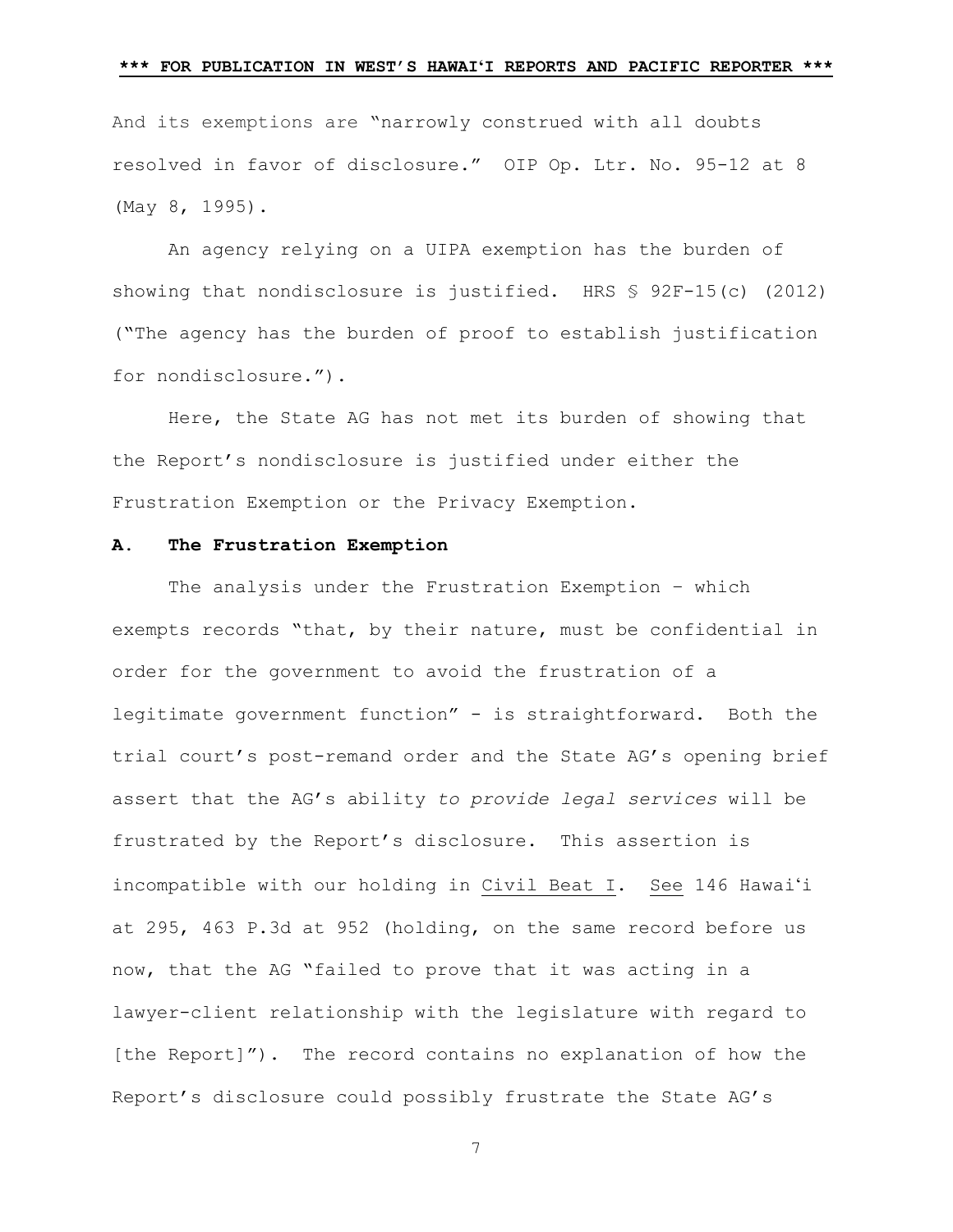ability to provide legal services given that, per Civil Beat I, the Attorney General wasn't providing the State "legal services" when it investigated the Office of the Auditor or prepared the Report.[4](#page-7-0)

The State AG has not advanced any other arguments about why the Report's release would frustrate a legitimate government function. The AG's burden of showing how the Report's release would frustrate a legitimate government function, see HRS § 92F-1[5](#page-7-1)(c), has not been met.<sup>5</sup> The Frustration Exemption, then, cannot justify the Report's nondisclosure.

#### **B. The Privacy Exemption**

Ξ

The Privacy Exemption analysis is more complicated.

The Privacy Exemption applies to "[q]overnment records which, if disclosed, would constitute a clearly unwarranted invasion of personal privacy." HRS § 92F-13(1). Under HRS

<span id="page-7-0"></span>Our ruling will have no impact on the protections afforded to records the State AG can show are confidential lawyer-client communications. The Attorney General contends that its ability to provide state agencies legal services would be handicapped by the Report's disclosure. But this contention is nonsensical. Anytime the State AG conducts an investigation while providing legal services to a state agency, it may accurately tell its interlocutors that their responses would be confidential. Government agencies, likewise, may continue to request legal services from the State AG with full confidence that confidential attorney-client communications will be shielded from UIPA disclosure. See Civil Beat I, 146 Hawai'i at 293-95, 463 P.3d at 950-52.

<span id="page-7-1"></span><sup>5</sup> See Peer News LLC v. City & County of Honolulu (Peer News II), 143 Hawai'i 472, 487, 431 P.3d 1245, 1260 (2018) (stating that an agency seeking to withhold a record under the Frustration Exemption must "demonstrate a connection between disclosure of the specific record and the likely frustration of a legitimate government function, including by clearly describing the particular frustration and providing concrete information indicating that the identified outcome is the likely result of disclosure").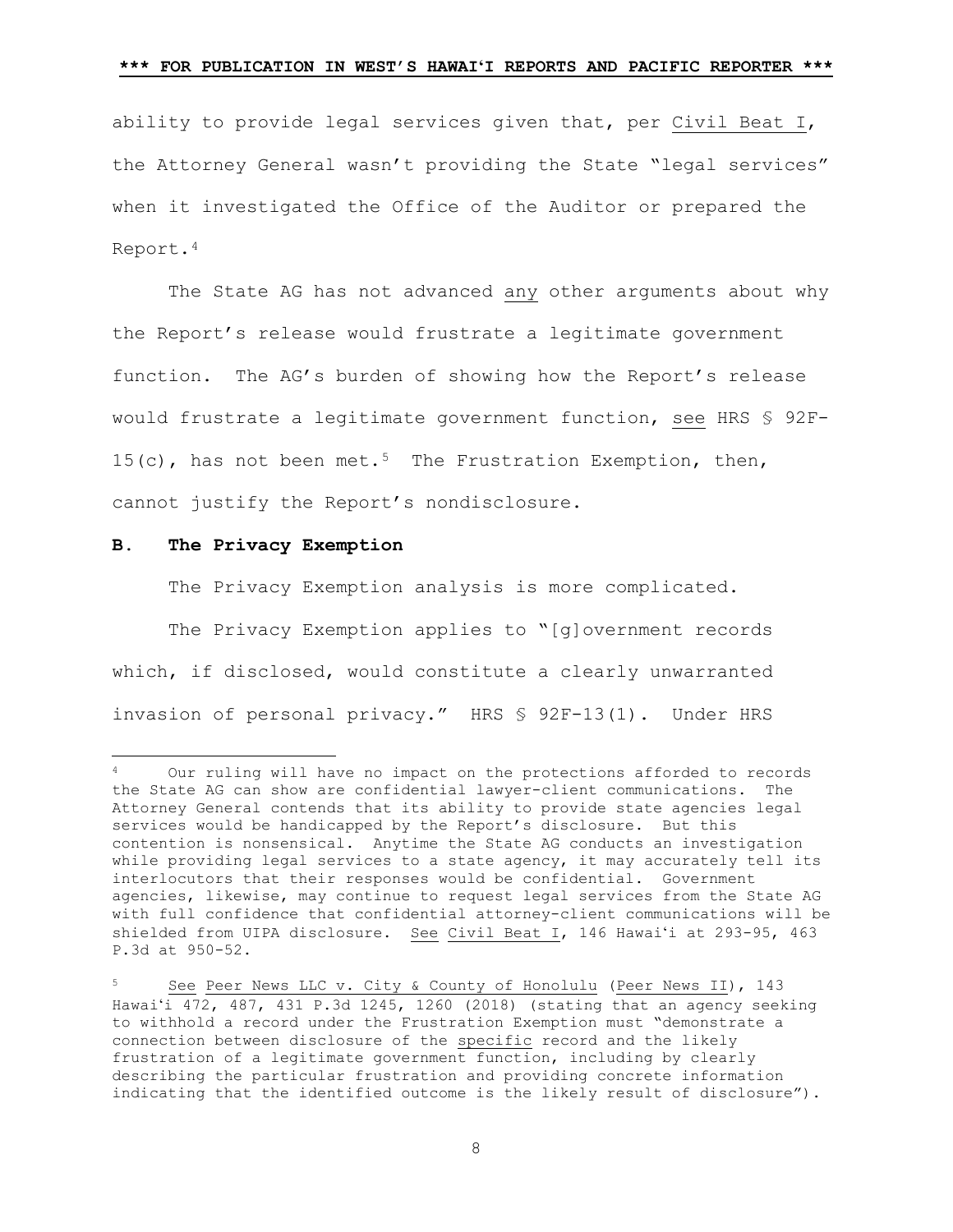§ 92F-14(a), "[d]isclosure of a government record shall not constitute a clearly unwarranted invasion of personal privacy if the public interest in disclosure outweighs the privacy interest of the individual."

A two-part test governs our determination of whether a given record's disclosure would "constitute a clearly unwarranted invasion of personal privacy."

First, the court decides whether there is a "significant privacy interest rooted in statute or the constitution." See Org. of Police Officers v. City & Cty. of Honolulu, 149 Hawai'i 492, 504, 494 P.3d 1225, 1237 (2021).

If the court finds a constitutionally or statutorily "significant" privacy interest, it balances that interest against the public's interest in disclosure. If the significant privacy interest is stronger than the public's interest in disclosure, the record's disclosure constitutes "a clearly unwarranted invasion of personal privacy" and the record falls within the Privacy Exemption. If, however, the public's interest in disclosure is stronger than the privacy interests at issue, the record is not exempt and must be disclosed. See id. at 516, 494 P.3d at 1249.

The analysis is easier if there's no "significant privacy interest rooted in statute or the constitution;" in that case, even "a scintilla of public interest in disclosure will preclude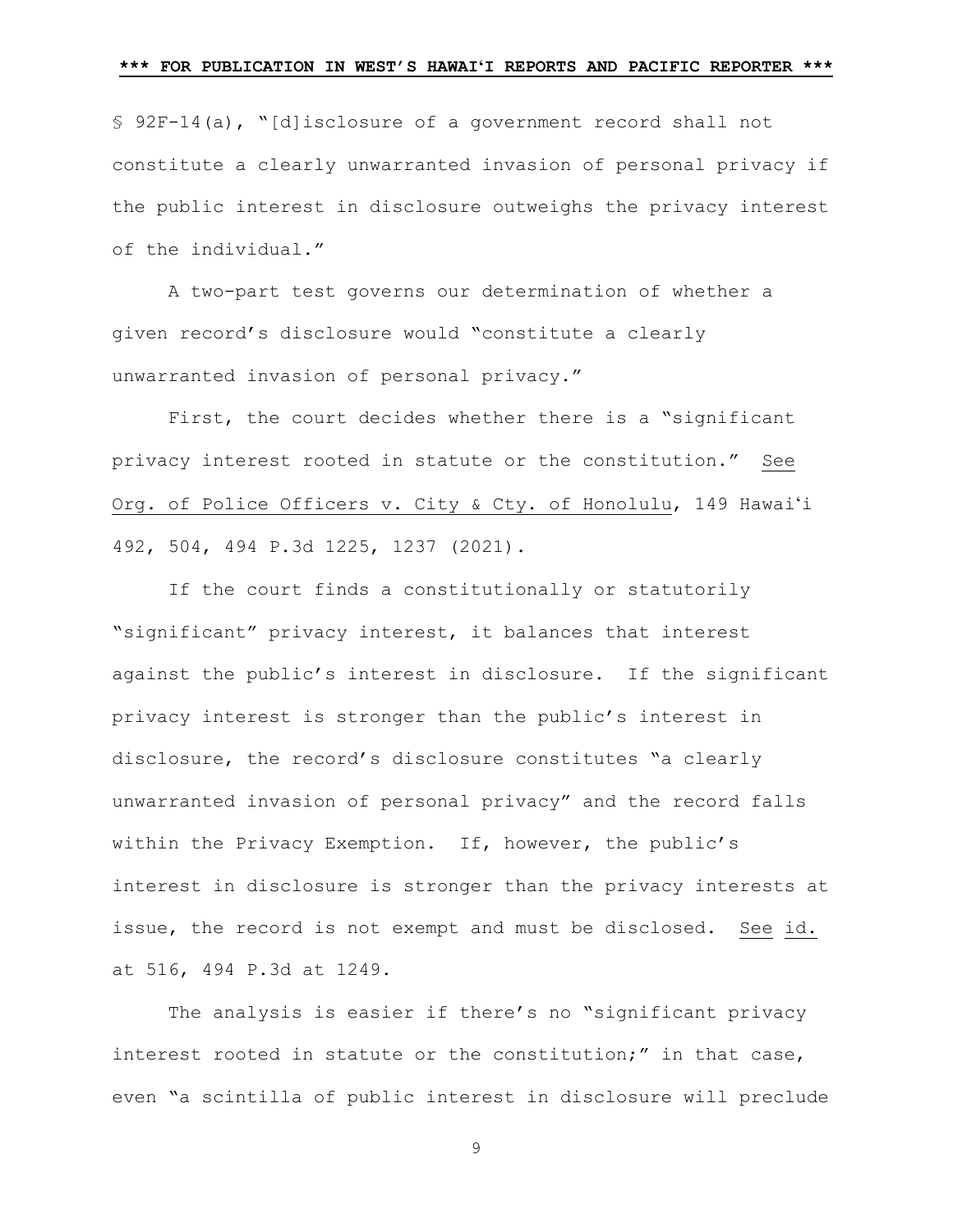a finding of a clearly unwarranted invasion of personal privacy." Id. at 504, 494 P.3d at 1237 (cleaned up).

# **1. The Report, as a whole, does not fall within the Privacy Exemption**

The circuit court held that everyone named in the Report has a significant privacy interest in it under HRS § 92F-14(b)(4), which recognizes a significant privacy interest in "[i]nformation in an agency's personnel file."[6](#page-9-0) It also held that those privacy interests outweigh the public's interest in the Report's disclosure and that, therefore, the Report is covered by the Privacy Exemption.

We agree with the circuit court that there are significant privacy interests in the Report under HRS  $\frac{1}{5}$  92F-14(b)(4): the Report, as a whole, is a "personnel-related" record in which its Subjects have significant privacy interests under HRS § 92F-14(b)(4). But, we hold that because the Subjects' significant privacy interests in the Report as personnel-related information are outweighed by the public's interest in disclosure, the

Ξ

<span id="page-9-0"></span>The circuit court also found that Yamane and her managerial staff had significant privacy interests in the Report under HRS  $$ 92F-14(b)(8)$ , which recognizes a significant privacy interest in "[i]nformation comprising a personal recommendation or evaluation." We disagree. The State AG prepared the Report to document its investigation *into the veracity of a particular set of personnel-related allegations*. This provenance is way different than that of most workplace "personal evaluations" or performance reviews. And the Report explores themes and subject matter that would be out of place in an individual "personal evaluation." Because the Report is not a "personal recommendation or evaluation," there are no significant privacy interests in it under HRS § 92F-14(b)(8).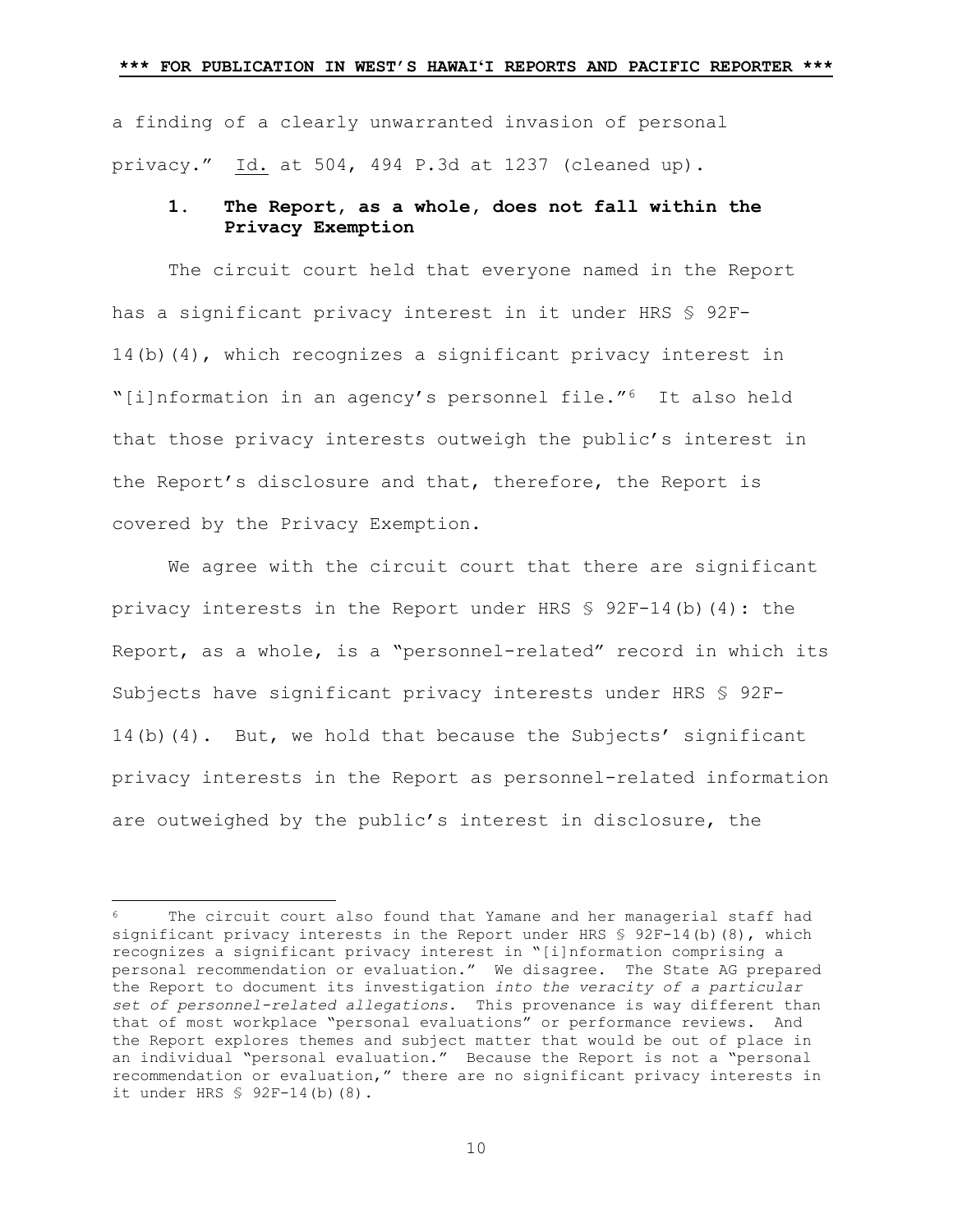Report, as a whole, is not covered by the Privacy Exemption.

# **a. Defining the Scope of the Significant Privacy Interest Recognized by HRS § 92F-14(b)(4)**

HRS § 92F-14(b)(4) creates a "significant privacy interest" in "[i]nformation in an agency's personnel file."<sup>[7](#page-10-0)</sup>

This privacy interest extends to information that, though not *physically* located in any agency's personnel files, is, in essence, a personnel record. See OIP Op. Ltr. No. 98-05 at 20 (Nov. 24, 1998) (concluding that an administrative investigation

Ξ

The UIPA implements article I, section 6 of the Hawai'i Constitution. See Org. of Police Officers, 149 Hawaii at 510, 494 P.3d at 1243 (describing UIPA as a law implementing article I, section 6). Under article I, section 6, "[t]he right of the people to privacy is recognized and shall not be infringed without the showing of a compelling state interest." We have held that "the privacy right protected by the 'informational privacy' prong of article I, section 6 is the right to keep confidential information which is 'highly personal and intimate.'" State of Hawai'i Org. of Police Officers (SHOPO) v. Soc'y of Prof'l Journalists-Univ. of Hawai'i Chapter, 83 Hawai'i 378, 398, 927 P.2d 386, 406 (1996)). As the court in SHOPO recognized, "highly personal and intimate information" is analogous to that implicated by the invasion of privacy tort, which encompasses information about "[s]exual relations," "family quarrels, many unpleasant or disgraceful or humiliating illnesses, most intimate personal letters, most details of a [person's] life in [their] home, and some of [their] past history that [they] would rather forget." Id. (citing Restatement (Second) of Torts § 652D cmt. B (Am. Law Inst. 1977)).

Because of the constitutionally significant privacy interest in "highly intimate and personal" information, HRS § 92F-14(b)'s list of "examples" of significant privacy interests is not exhaustive. HRS § 92F-14(b) does not recognize information about, for example, family quarrels, as a category in which individuals have a significant privacy interest. But individuals nonetheless have a significant privacy interest in information about their family quarrels because of article I, section 6's protections. The fact that HRS § 92F-14(b) contains "examples" of information in which a person has a "significant" privacy interest thus does not imply that a court may *create* statutorily significant privacy interests beyond those recognized by HRS § 92F-14(b). It merely reflects the legislature's recognition that it is this court's job to determine the scope of the constitutional right to informational privacy.

<span id="page-10-0"></span><sup>7</sup> The significant privacy interest in personnel-related information found in HRS § 92F-14(b)(4) is one of ten examples of significant privacy interests enumerated in HRS § 92F-14(b). But this list of examples is not exhaustive.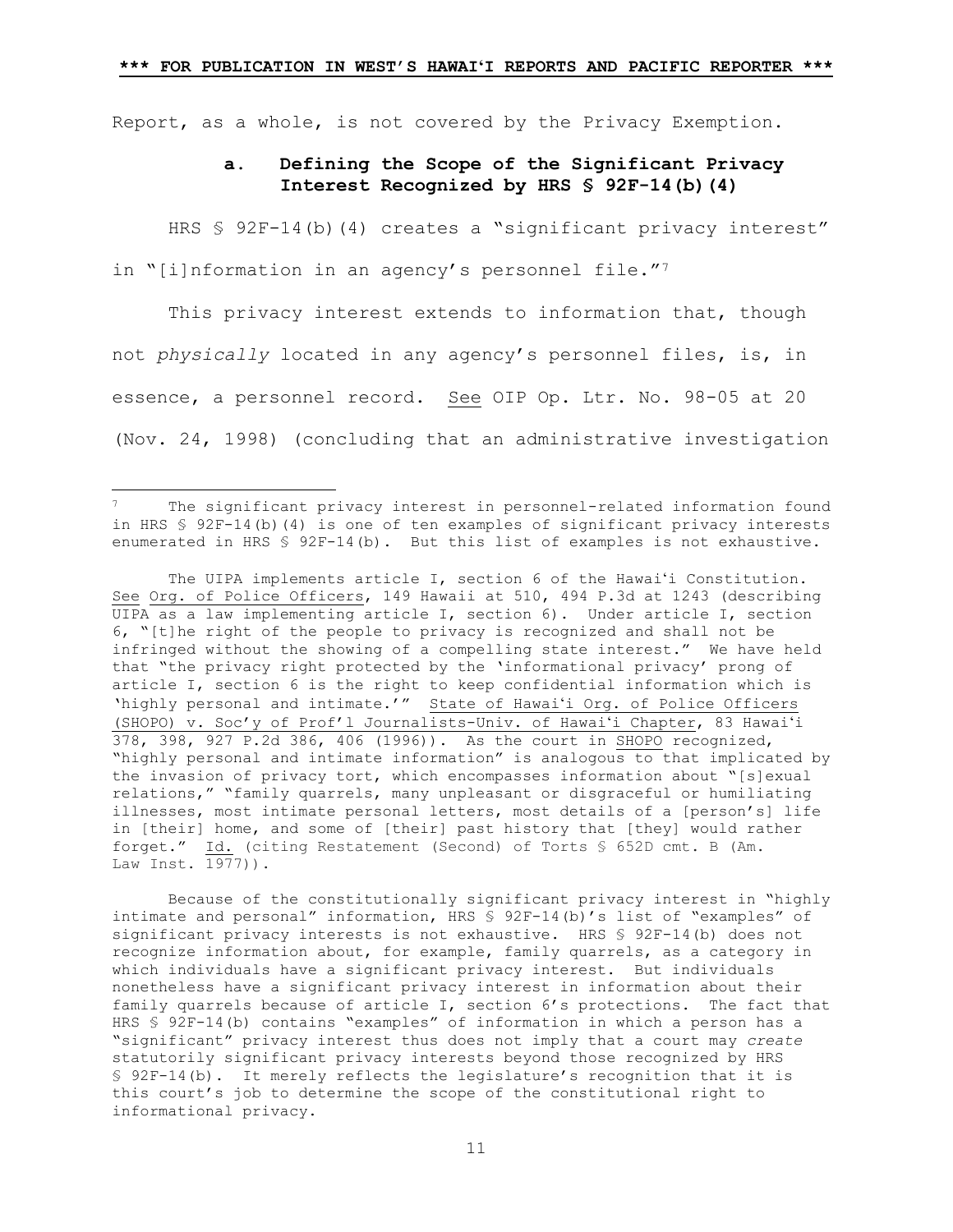report kept outside an employee's personnel file is "akin to the information maintained in a personnel file" in part because "[a]n administrative investigation report often is the only investigation with regard to personnel action and discipline, and it provides the basis for any personnel action taken"); OIP Op. Ltr. No. 95-7 (March 28, 1995). Thus, in the UIPA context, the term "personnel-related information" refers to information that, regardless of its physical location, is akin to that maintained by an agency in its personnel files.

In considering the proper scope of the significant privacy interest created by HRS  $\frac{1}{2}$  92F-14(b)(4), it is helpful to keep in mind that the noun "personnel" has two meanings. It means "[t]he department of human resources in an organization;" and it may also refer to "[t]he people employed by or active in an organization, business, or service." See Personnel, The American Heritage Dictionary (5th ed. 2015).

When HRS  $$ 92F-14(b)(4)$  refers to "information in an agency's personnel file," it is talking about information in files maintained by the agency's human resources department, and not about all information in any way related to "[t]he people employed by or active in an organization, business, or service." By extension, when we recognize a significant privacy interest in "personnel-related information," we are describing a significant privacy interest in information related, or similar,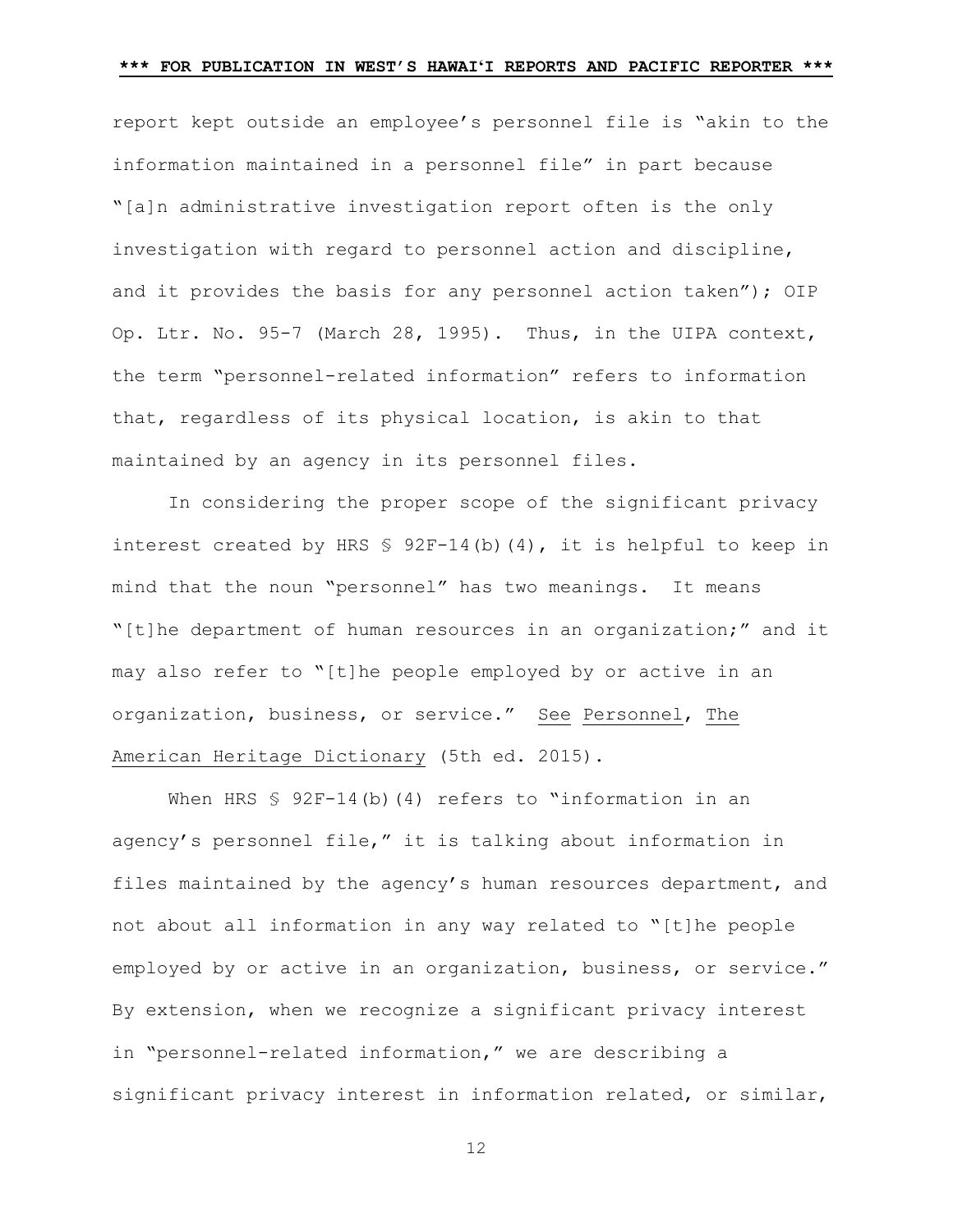to that you would find in the files of a human resources

department.<sup>[8](#page-12-0)</sup>

<span id="page-12-0"></span>Ĩ The dissent, in contrast, advocates a definition of "information in an agency's personnel file" that operationalizes personnel's *other* meaning. In the dissent's account, if information has any connection to the "everyday work activities" of State employees, then those employees have a significant privacy interest in it. See dissent at 9 ("UIPA's text recognizes that State employees retain a significant privacy interest in their everyday work activities . . . .")

There are major problems with this approach.

First, and most fundamentally, it is at odds with the plain text of HRS § 92F-14(b)(4), which uses "personnel" to refer to an agency's human resources department and not as a synonym for "employees." HRS § 92F-14(b)(4) recognizes a significant privacy interest in "[i]nformation in an agency's personnel file, or applications, nominations, recommendations, or proposals for public employment or appointment to a governmental position." Personnel files, job applications, nominations, and proposals for public employment are all things you would find in an agency's HR files. Nothing in the plain text of this provision suggests the legislature is using "information in an agency's personnel file" to refer to all information about the day-to-day work of an agency's personnel.

Second, it makes no sense given the common understanding of the term "personnel file," which refers to a file that both: (1) is specific to a particular person; and (2) contains a relatively narrow range of documents that are used to identify, and make employment decisions about, the particular employee they describe. See Dep't of Air Force v. Rose, 425 U.S. 352, 377 (1976) (describing personnel files as containing personal data about, for example where someone was born, the names of their parents, their address history, and their educational records); see also Elkin Tribune, Inc. v. Yadkin Cty. Bd. of Cty. Comm'rs, 417 S.E.2d 465, 466 (N.C. 1992) (observing that statutory definition of personnel file as "consist[ing] of any information in any form gathered by the [employer] with respect to that employee and, by way of illustration but not limitation, relating to his [or her] application, selection or nonselection, performance, promotions, demotions, transfers, suspension and other disciplinary actions, evaluation forms, leave, salary, and termination of employment" comports with common understanding of term "personnel file" (emphases added)); Oregonian Publ'g Co. v. Portland Sch. Dist. No. 1J, 987 P.2d 480, 484 (Or. 1999) (en banc) (observing that "'personnel files' would usually include information about [an employee's] education and qualifications for employment, job performance, evaluations, disciplinary matters or other information useful in making employment decisions regarding an employee").

Third, it is difficult to square with other examples in HRS § 92F-14(b), which recognize significant privacy interests in discrete and relatively narrow categories of information like "[i]nformation comprising a personal recommendation or evaluation" and "[i]nformation relating to eligibility for social services or welfare benefits or to the determination of benefit levels." These are not sweeping genres akin to information about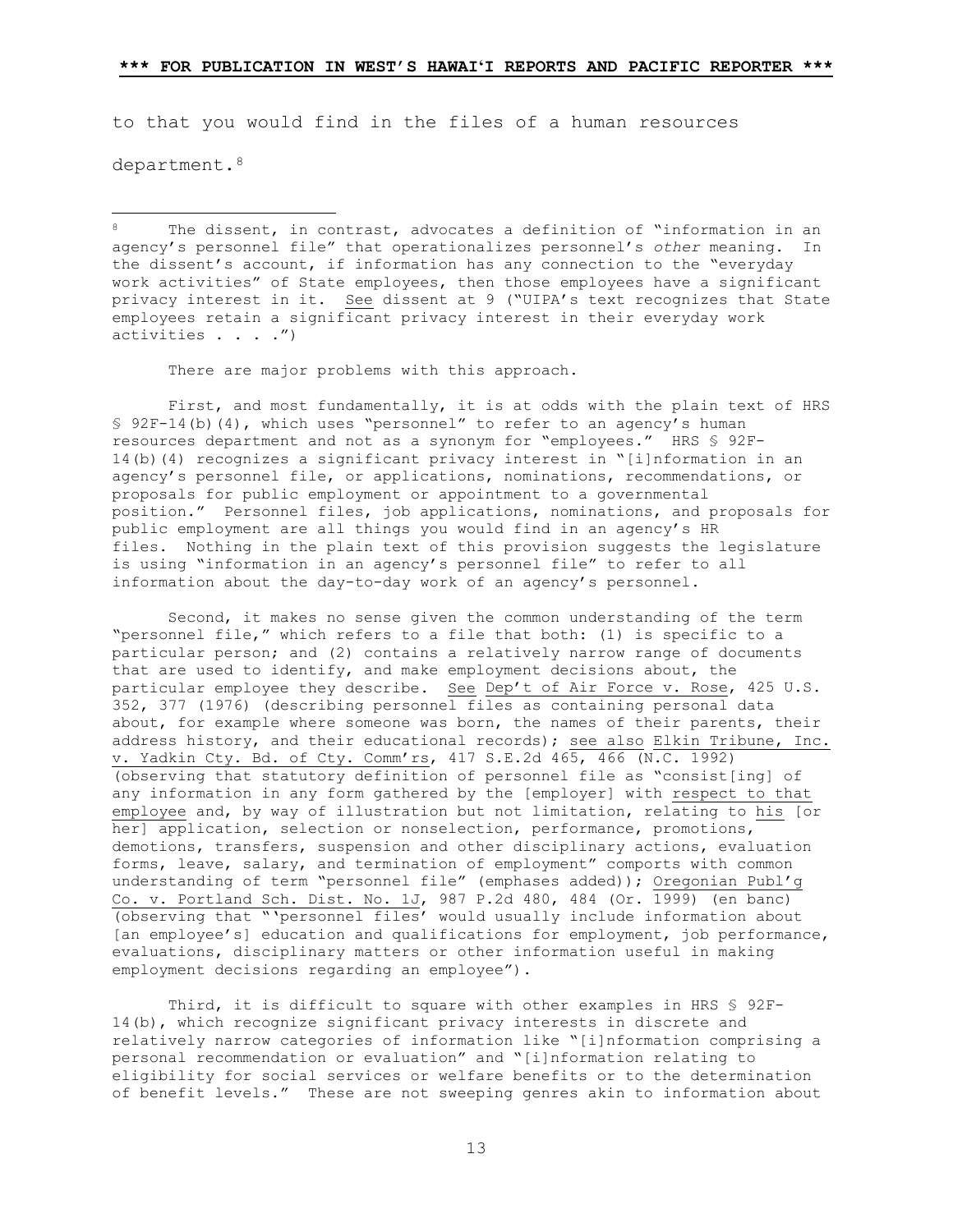# **b. The Report is "personnel-related information" in which the Subjects alone have a significant privacy interest under HRS § 92F-14(b)(4)**

The circuit court held that everyone named in the Report has a significant privacy in it under HRS § 92F-14(b)(4). We disagree. Only the Subjects have a significant privacy interest in the Report as a whole.

The analysis as to whether any particular individual has a "significant" privacy interest in a record requires more than a finding that the person is referenced in the record and that the record, as a whole, contains information covered by article I, section 6 or one of HRS § 92F-14(b)'s examples. A record implicates a person's significant privacy interests when it contains particular types of information about them. A person's privacy interest does not turn on the nature of the record as a whole. Cf. Rose, 425 U.S. at 374 (recognizing that courts deciding FOIA challenges must "look beneath the label on a file or record when the withholding of information is challenged" (cleaned up)). It turns, rather, on whether a record's information about them implicates their personal significant privacy interests.

Ξ

government employees $^{\prime}$  "everyday work activities." <u>See</u> dissent at 9. There is no reason to think that the legislature - in recognizing a significant privacy interest in "[i]information in an agency's personnel file" - intended to bestow information about state workers' lunchtime habits and collegial dynamics with the same level of protection afforded to social security numbers and medical records.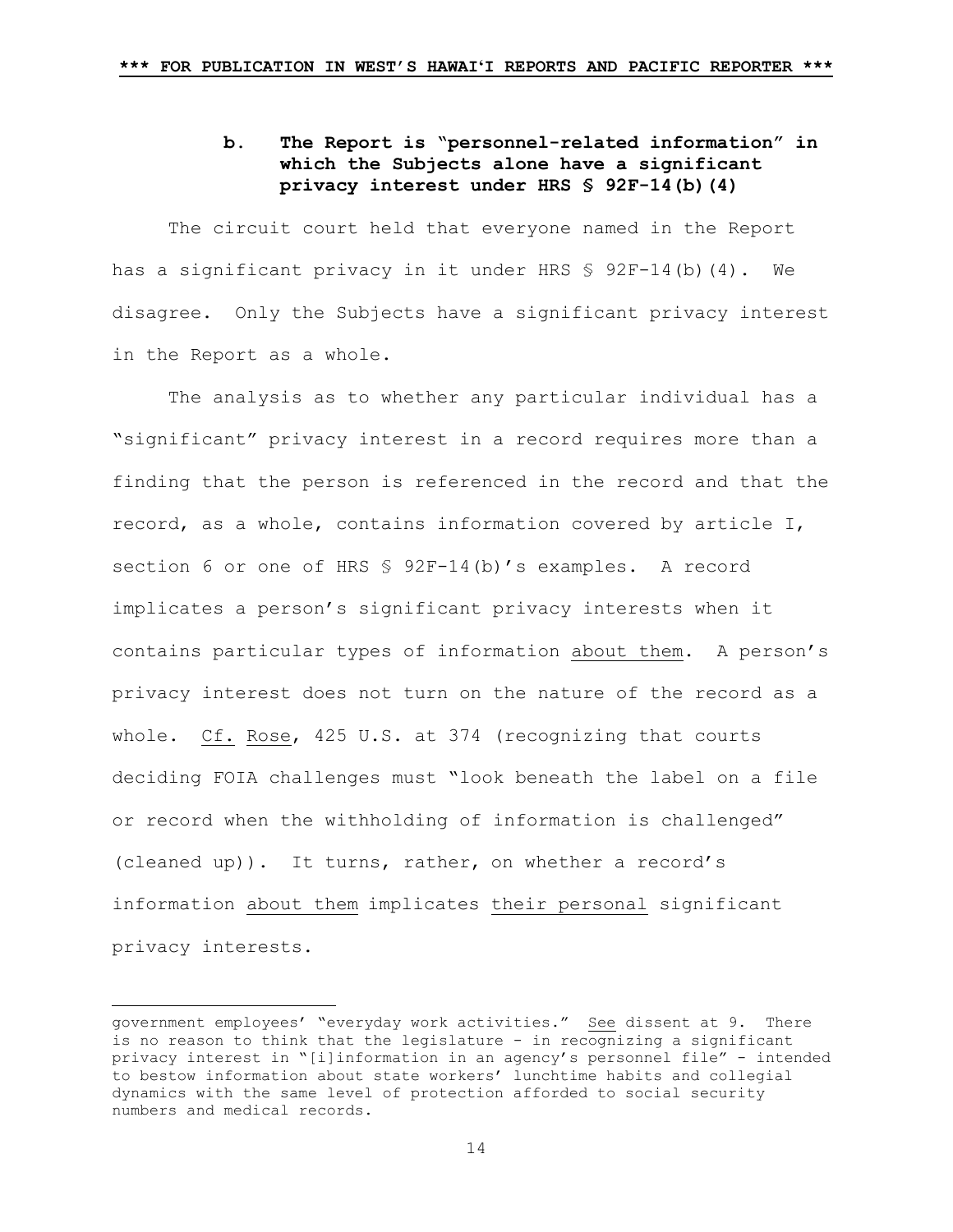This analysis makes intuitive sense in the context of personnel files, which, by their nature, concern a particular person. See Milner v. Dep't of Navy, 562 U.S. 562, 570 (2011) (explaining that "the common and congressional meaning of 'personnel file' is the file showing, for example, where an employee was born, the names of his parents, where he has lived from time to time, his school records, results of examinations, and evaluations of his work performance" (cleaned up) (citing Rose, 425 U.S., at 377)); see also Rose, 425 U.S. at 376 (citing a House Report that describes FOIA's exemption for personnel files as "intended to cover detailed Government records on an individual which can be identified as applying to that individual" (emphases added) (cleaned up)).

Here, the Report is a personnel-related record in which not just one person, but three people (the Subjects), have a significant privacy interest under HRS \$ 92F-14(b)(4).

As a preliminary matter, there are two reasons why the Report is "personnel-related information," by which we mean the type of information you would expect to find in files maintained by an agency's personnel department.

First, the Report documents an investigation launched in response to complaints from Office of the Auditor employees concerning, among other things, harassment and a hostile work environment at the Office of the Auditor. These are *classic*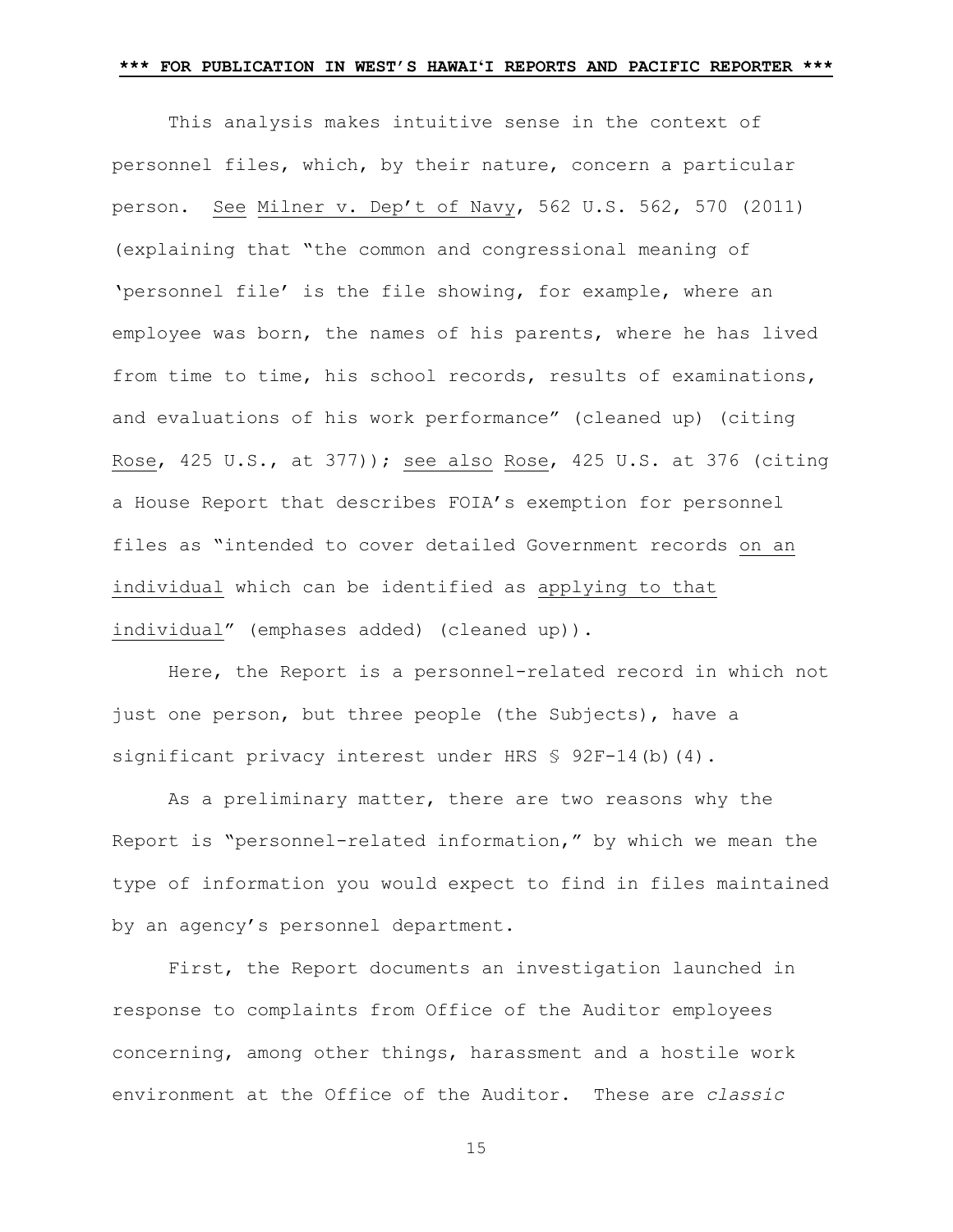human resources concerns. And the Investigation – with its employee interviews, three Subjects, and review of personnel policies and procedures, training records, and staff assignments – is a *classic* HR investigation.

Second, the State AG initiated the Investigation at the request of the legislature, which can hire and fire the auditor. And following the Investigation, the AG gave the Report to the legislature so that it could determine "what action needed to be taken if any" in response to the Report's findings. The relationship between the legislature and the auditor isn't that of a typical "employer" and "employee." See Civil Beat I, 146 Hawai'i at 297, 463 P.3d at 954 (describing the auditor's constitutional role in relationship to the legislature). But the fact that a unit of government with power over the auditor requested and directed the Investigation weighs in favor of treating the Report as "personnel-related information" in which there may be significant privacy interests under HRS § 92F-14(b)(4).

So the Report is a personnel-related record. But whose?

The Investigation was launched in response to complaints about the Subjects, in particular. And the Report's scope and contents foreground the Subjects, in particular. Though there's no evidence the Office of the Auditor maintained the Report in Yamane, Hibbard, or Racuya-Markrich's personnel files, the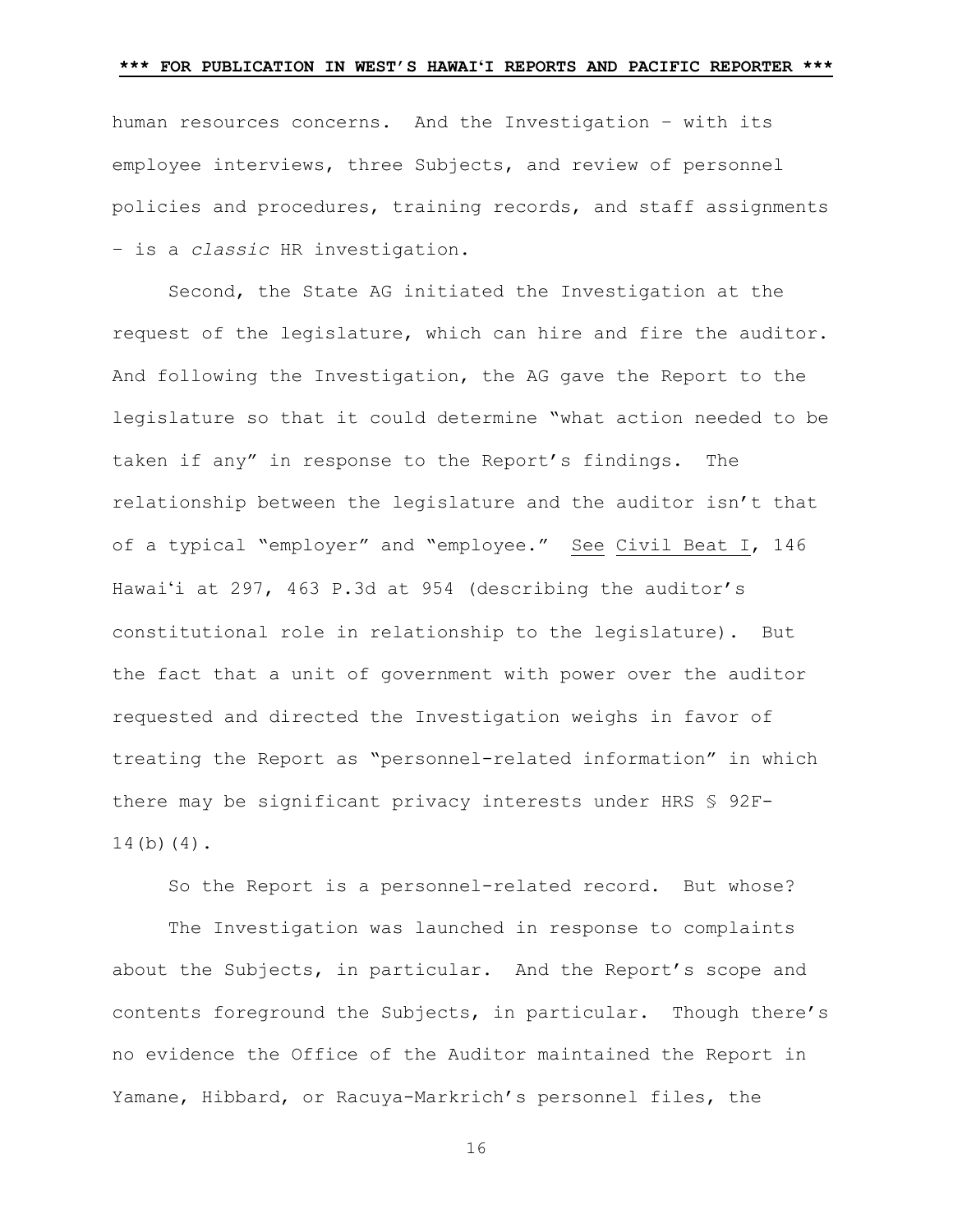Report would not be out of place there. It is, as a whole, a document of the sort an employer might use in making employment decisions about the Subjects. Cf. Wakefield Teachers Ass'n v. Sch. Comm. of Wakefield, 731 N.E.2d 63, 67 (Mass. 2000) (describing the "core categories of personnel information" as "useful in making employment decisions" about a particular employee (cleaned up)). Thus, with respect to each of the three Subjects, the Report, as a whole, is personnel-related information. So all three of the Subjects (who, as their moniker implies, are the Report's *subjects*) have a significant privacy interest in the Report under HRS  $$ 92F-14(b)(4)$ .

The Report does mention Office of the Auditor workers other than the Subjects.[9](#page-16-0) But these folks are not its focus. The Report was not drafted because of them; it does not focus on them; and, with limited exceptions, see infra sections

<span id="page-16-0"></span>Ξ Some of the Office of the Auditor employees mentioned in the Report received assurance of confidentiality from the State AG. But this fact does not impact our analysis of *whether* these interviewees have significant privacy interests in the Report. The State AG cannot override the UIPA's disclosure requirements by promising interviewees confidentiality. As we explained in SHOPO, "the virtually unanimous weight of authority holds that an agreement of confidentiality cannot take precedence over a statute mandating disclosure." SHOPO, 83 Hawai'i at 405–06, 927 P.2d at 413–14. See also Washington Post Co. v. U.S. Dept. of Health and Human Servs., 690 F.2d 252, 263 (D.C. Cir. 1982) ("[T]o allow the government to make documents exempt by the simple means of promising confidentiality would subvert FOIA's disclosure mandate."); OIP Op. Ltr. No.  $01-04$  at 7 (Oct. 29, 2001) ("[A]gencies should not make blanket assurances of confidentiality. Investigators should always ensure that any such promises they make are appropriate, because if they are made in violation of the UIPA, witness identities and their statements would be subject to disclosure.").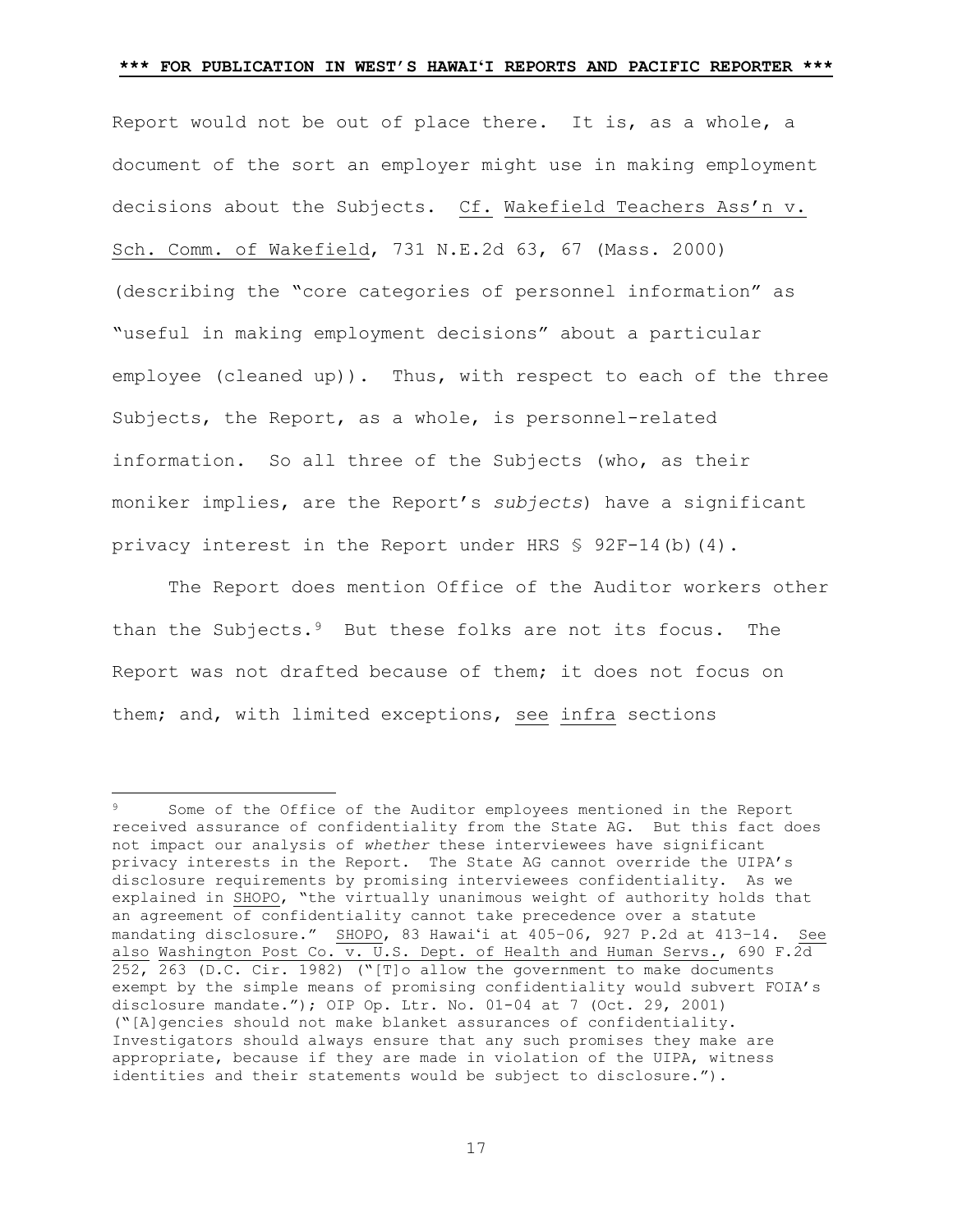II(B)(2)(a) & (b), it does not contain information of the sort the Office of the Auditor would use in employment-related decisions *about them*. The Report, with its hundreds of pages about the Subjects, would be *out of place* in any one of the non-Subjects' personnel files. So the Report is not these employees' personnel-related information.<sup>[10](#page-17-0)</sup> And, by extension, they do not have a significant privacy interest in the Report

The dissent takes this very narrow exception and argues that it stands for the general propositions that: (1) the UIPA "specifically provides for individual privacy interests" in employment-misconduct investigations; and (2) every employee named in a document describing a workplace misconduct investigation has a significant privacy interest in that document. See dissent at 13 (discussing HRS  $\frac{6}{5}$  92F-14(b)(4)(B) and claiming that "in addition to protecting personnel-related information in general, UIPA specifically provides for individual privacy interests in employmentmisconduct investigations" and that through HRS § 92F-14(b)(4)(B) the legislature "recognized within UIPA's text that employment investigations touch on sensitive areas implicating significant privacy interests for both subjects and witnesses").

Neither of these contentions has any merit. And neither draws any support from HRS  $\S$  92F-14(b)(4)(B). HRS  $\S$  92F-14(b)(4)(B) indicates that, unsurprisingly, the legislature anticipated that government agencies' personnel files would sometimes contain information about employee misconduct. But that doesn't mean all information in any way connected to a workplace misconduct investigation is automatically "personnel-related information." And it definitely doesn't support the conclusion that *everyone* named in a report describing workplace misconduct has a significant privacy interest in it.

<span id="page-17-0"></span> $10<sup>°</sup>$ 10 Nothing in HRS § 92F-14(b)(4)(B) suggests that *all* information concerning workplace investigations is necessarily the "personnel-related information" of every single participant in those investigations. The dissent's contention to the contrary rests on a misreading of HRS § 92F-14(b)(4)(B).

HRS § 92F-14(b)(4) recognizes a significant privacy interest in "[i]nformation in an agency's personnel file." Subsection (B) contains an exception to that general rule. It outlines limited circumstances in which there is no significant privacy interest in five types of information concerning "employment misconduct that results in an employee's suspension or discharge."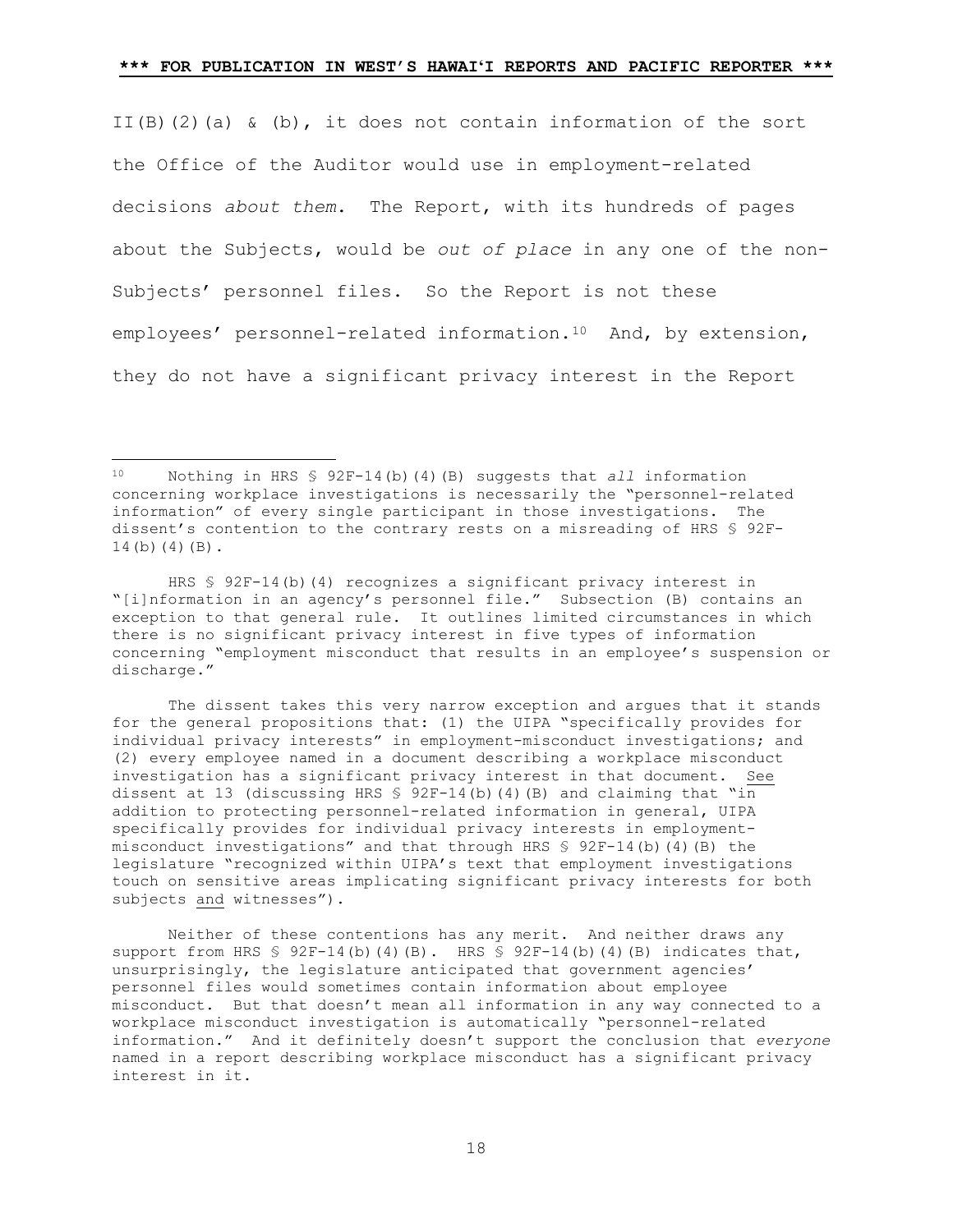under HRS § 92F-14(b)(4).<sup>11,[12](#page-18-1),[13](#page-18-2)</sup>

Ĩ

<span id="page-18-0"></span>The dissent justifies its conclusion that the Report is the non-Subjects' personnel-related information by arguing that these interviewees *ought* to have a significant privacy interest in the Report. The dissent says it's not fair the UIPA gives the Subjects — who were accused of misconduct a "significant" privacy interest in the Report while denying the same to the non-Subjects, who did nothing wrong. See dissent at 12. This argument is intuitively appealing, but the dissent's engagement with this normative question is not appropriate: it is the legislature's job, not ours, to weigh policy considerations and determine the scope of the Privacy Exemption. See Peer News II, 143 Hawai'i at 489, 431 P.3d at 1262; State v. Smith, 103 Hawai'i 228, 233, 81 P.3d 408, 413 (2003).

<span id="page-18-1"></span><sup>12</sup> The dissent says that OIP Opinion Letter Number 98-05 supports its contention that everyone named in the Report has a significant privacy interest in it as a personnel-related record. It does not. That opinion letter – which dealt with an administrative investigation, not a criminal one — *did not consider at all* the issue before us now: whether the witnesses in an administrative investigation have a significant privacy interest in that investigation as personnel-related information. In fact, Opinion Letter Number 98-05 directly undermines the dissent's claim that witnesses in an administrative investigation have a significant privacy interest in it under HRS § 92F-14(b)(4). In Opinion Letter Number 98-05, the OIP *presumed* that only the subject of an administrative investigation could have a significant privacy interest in it as personnel-related information. See OIP Op. Ltr. No. 98-05 at 20-21 (separately analyzing whether the subject employee of an investigative report has a significant privacy interest in it as personnelrelated information and concluding that "[w]hen there is no discharge resulting from employee misconduct, the subject employee has a significant privacy interest in the information contained in [an investigative affairs report about the misconduct]" (emphasis added)). OIP Opinion Letter Number 98-05 addressed the question of whether the subject of an administrative investigation report could have a significant privacy interest in it as personnel-related information. But it didn't bother with the question of whether complainants and witnesses could have a "personnel-information" significant privacy interest in the same report. Because it was obvious they could not.

Opinion Letter Number 98-05 did find that witnesses in administrative investigations have a significant privacy interest in information about their identity within internal affairs reports. See id. at 19. But nothing about that limited conclusion supports the dissent's contention that the non-Subjects have significant privacy interest in everything within the Report.

<span id="page-18-2"></span>13 Our holding that the non-Subjects named in the Report do not have a significant privacy interest in it under HRS § 92F-14(b)(4) is limited and technical. We are not holding that the non-Subjects' privacy interests in the Report are unimportant, insignificant, or trivial. We are simply holding that those privacy interests are not the sort of privacy interests recognized by HRS § 92F-14(b)(4) as "significant."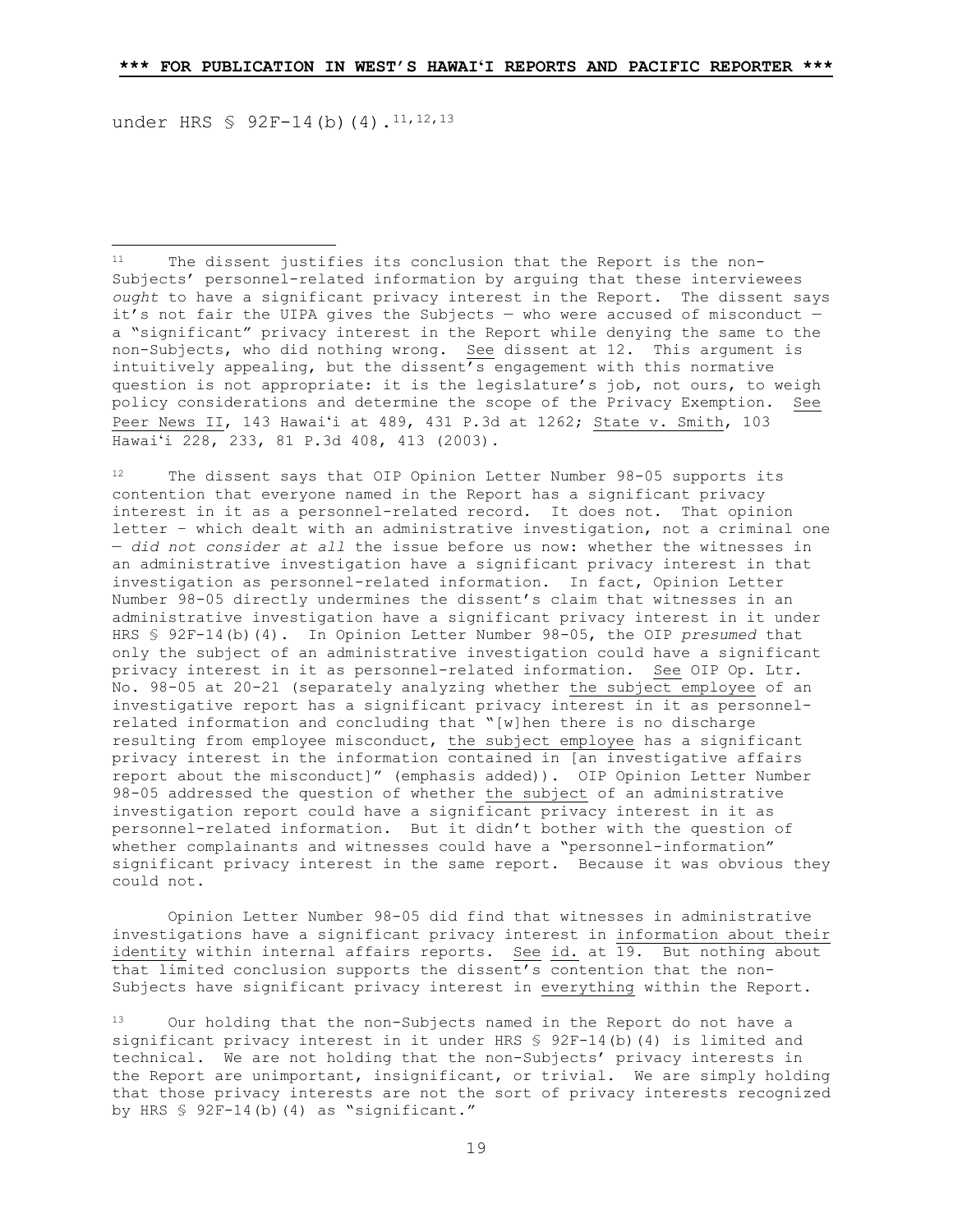## **c. The public has a strong interest in the Report's full disclosure**

The Report's full disclosure would advance three distinct public interests.

First, the public's interest in assessing how the Office of the Auditor carries out its official duties. See OIP Op. Ltr. No. 90–17, at 7 (April 24, 1990) (Recognizing that the UIPA reflects citizens' right to know "what their government is up to" (quoting U.S. Dep't of Justice v. Reporters Comm. for Freedom of Press, 489 U.S. 749, 773 (1989))). The Report's release would advance this public interest by "shed[ding] light upon the workings of government." See OIP Op. Ltr. No. 04-07 at 7 (Mar. 25, 2004).

Second, the public's interest – distinct from its general interest in oversight of government operations - in "monitoring the conduct of individual government employees or officials." Peer News LLC v. City & County of Honolulu (Peer News I), 138 Hawai'i 53, 79, 376 P.3d 1, 27 (2016) (Pollack, J., concurring). The Report's release would advance this interest by allowing the public to assess whether the Subjects conscientiously and ethically carried out their respective duties while working in the Office of the Auditor.

Third, the public's interest in assessing the manner in which the government investigates complaints and allegations of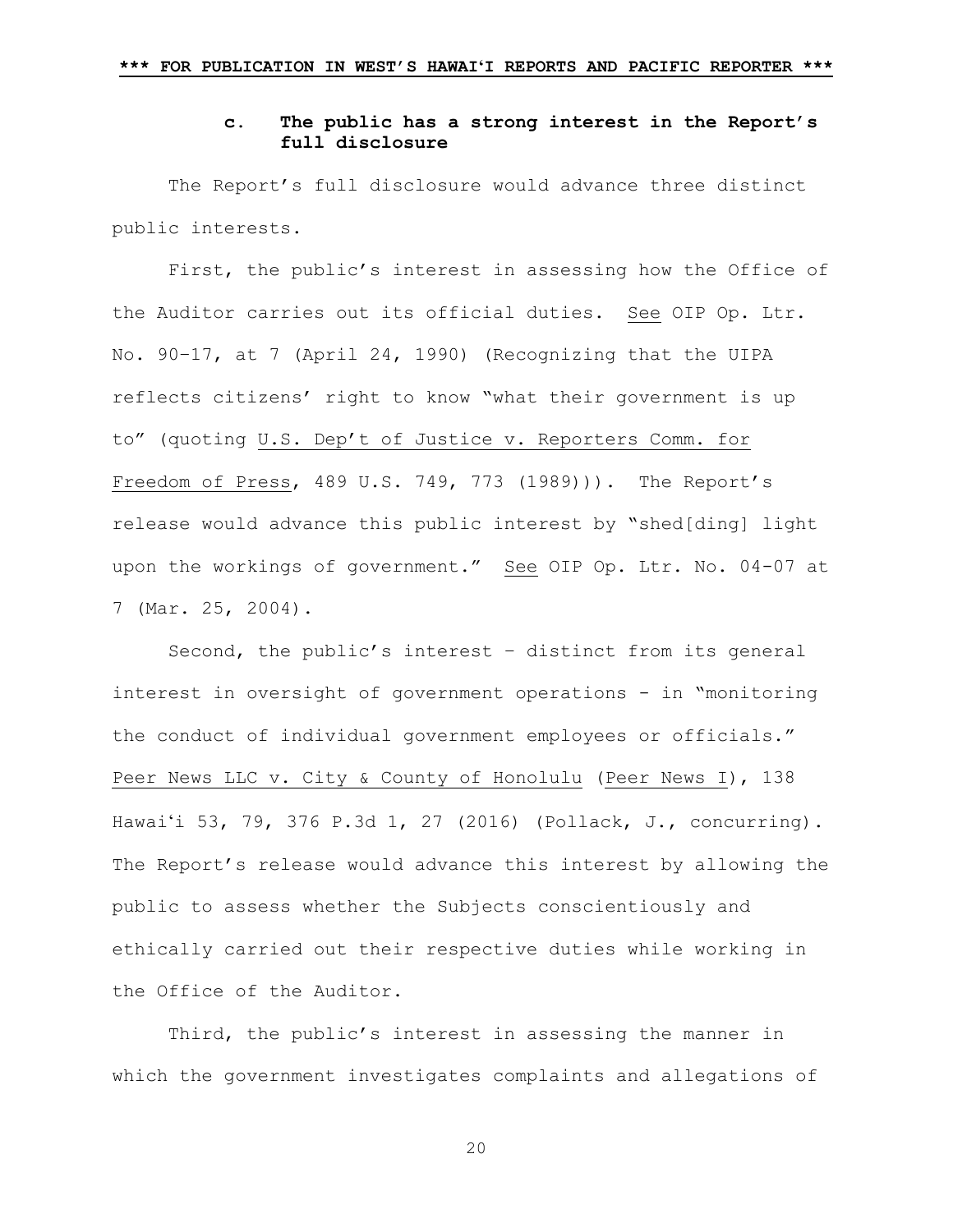wrongdoing. As we explained in Organization of Police Officers:

The public's interest extends to those investigating misconduct and those accused of misconduct: the public should be assured that both the activity of public employees suspected of wrongdoing and the conduct of those public employees who investigate the suspects is open to public scrutiny.

149 Hawai'i at 516, 494 P.3d at 1249 (cleaned up). The Report's release would advance this interest by allowing the public to understand how the State AG conceptualized and executed the Investigation.

# **d. The public's interest in the Report's disclosure outweighs the Subjects' and non-Subjects' privacy interests in the Report as a whole**

Because the Subjects have significant privacy interests in the Report as a whole under HRS Section  $92F-14$ (b)(4), our determination as to whether the State AG may withhold the whole Report under the Privacy Exemption hinges on whether the public's interest in the Report's disclosure outweighs those interests. See HRS § 92F-14(a). (Since the non-Subjects' privacy interests in the Report *as a whole* are not statutorily or constitutionally significant, they are not subject to HRS Section 92F-14(a) balancing.)

The HRS Section 92F-14(a) balancing test is contextspecific; no multi-factor test could anticipate every potentially-relevant consideration. That said, certain dynamics are routinely at issue when a government employee's significant privacy interests in a record are balanced against the public's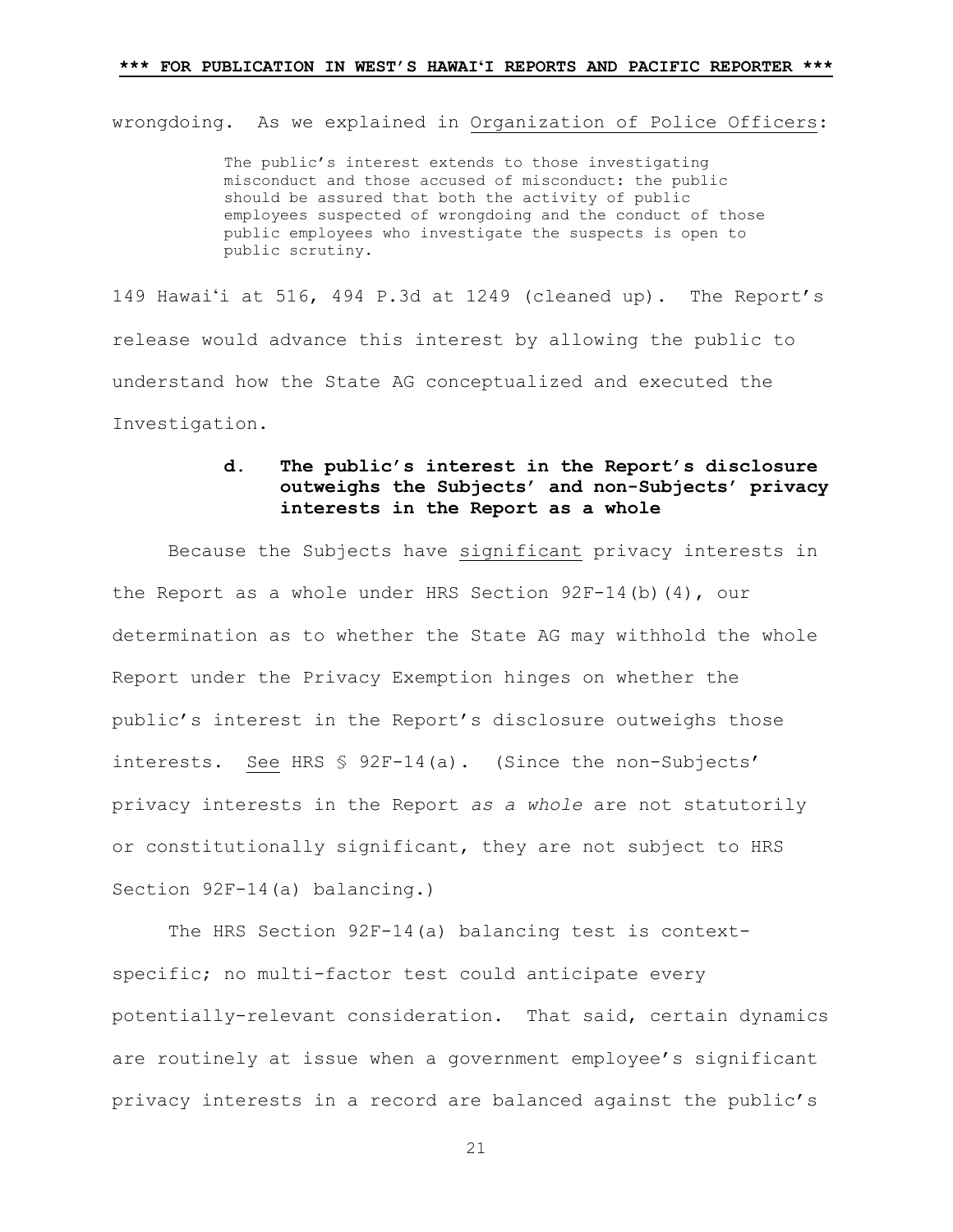interest in the same record's disclosure. The OIP has identified five factors relevant to HRS Section 92F-14(a) balancing. They are:

(1) the government employee's rank;

(2) the "[d]egree of wrongdoing and strength of evidence against the employee";

(3) whether there are other ways to obtain the information;

(4) "[w]hether the information sought sheds light on a government activity"; and

(5) "[w]hether the information is related to job function, or is of a personal nature."

See OIP Op. Ltr. No. 10-03 at 6-7 (Oct. 5, 2010).

 These non-exclusive factors are a nice starting point for HRS Section  $92F-14$  $92F-14$  (a) balancing.<sup>14</sup> And here, each factor supports the Report's disclosure.

 The Subjects - Acting Auditor Jan Yamane, Deputy Auditor Rachel Hibbard, and General Counsel and HR Manager Kathleen Racuya-Markrich - were the Office of the Auditor's top brass, not line auditors or administrative staff.

And the Report is damning: it provides strong evidence of unethical and unprofessional conduct in the Office of the Auditor. The Report contains information about: (1) the Office

Ĩ

<span id="page-21-0"></span>As we explained in Organization of Police Officers, these factors "might be useful or relevant depending on the circumstances of the individual case" but "they are neither necessary nor dispositive." 149 Hawai'i at 517, 494 P.3d at 1250.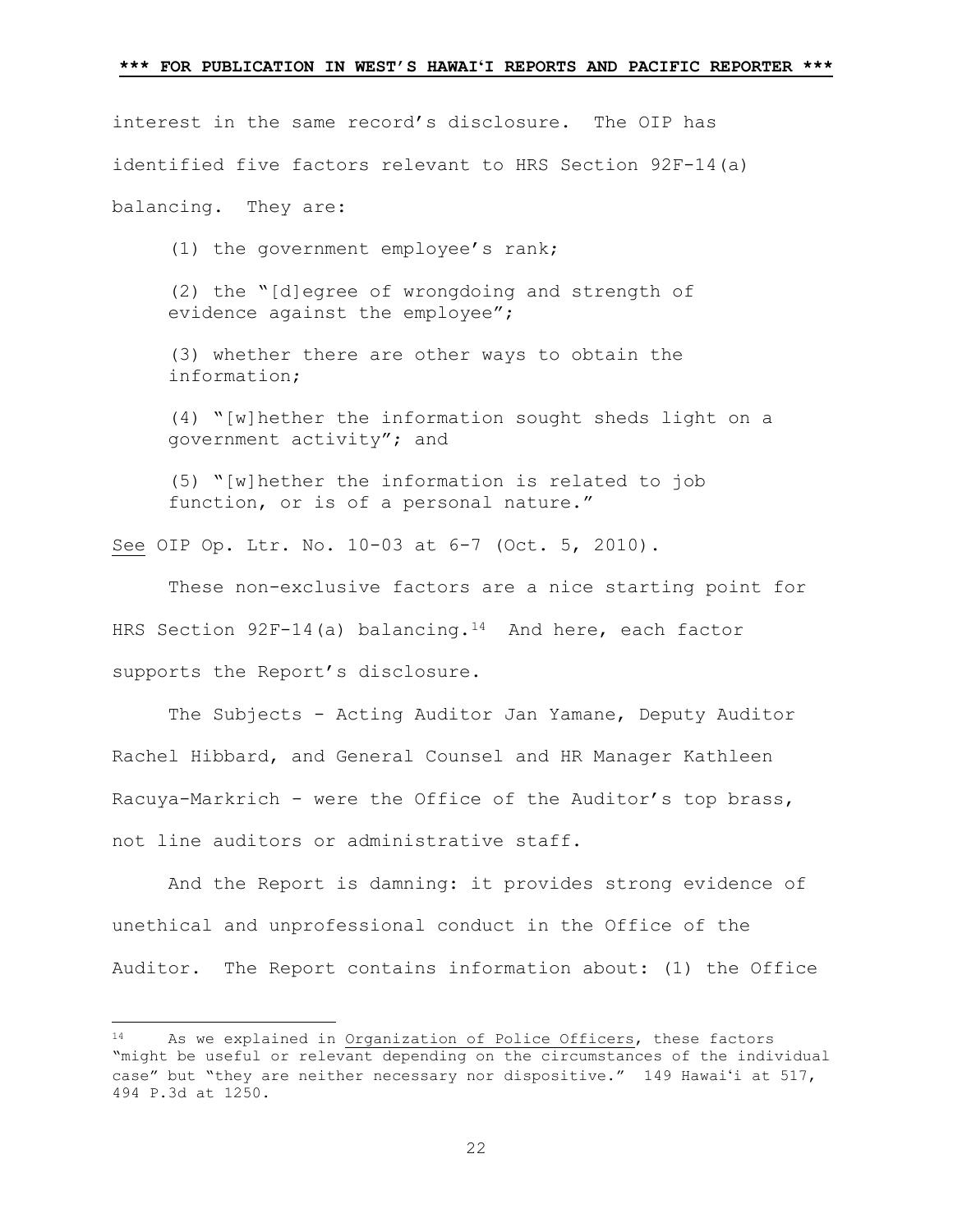of the Auditor's exaggeration and sensationalizing of its findings; (2) the Office of the Auditor's fabrication of findings about auditee agencies; (3) the inexperience and incompetence of the Office of the Auditor's leadership; (4) the Office of the Auditor's alleged failure to complete an audit it was required, by law, to complete; (5) the Office of the Auditor's efforts to artificially inflate the number of audit reports it produced; and (6) the toxic workplace at the Office of the Auditor.

 The third factor examines "whether the government is the only means for obtaining the desired information." OIP Op. Ltr. No. 10-03 at 7. The government is Civil Beat's only option for getting the Report. This factor supports disclosure.

 The fourth factor also favors the Report's disclosure. The Report spotlights the workings of the Office of the Auditor. In Peer News I, we recognized that "'the appropriate concern of the public as to the proper performance of public duty is to be given great weight' when balanced against competing privacy interests." 138 Hawai'i at 73, 376 P.3d at 21 (quoting SHOPO, 83 Hawai'i at 399, 927 P.2d at 407).

 Fifth, none of the information in the Report concerns the Subjects' personal affairs. All of it in some way connects to their official work in the Office of the Auditor. The Report contains some colorful descriptions of the work environment at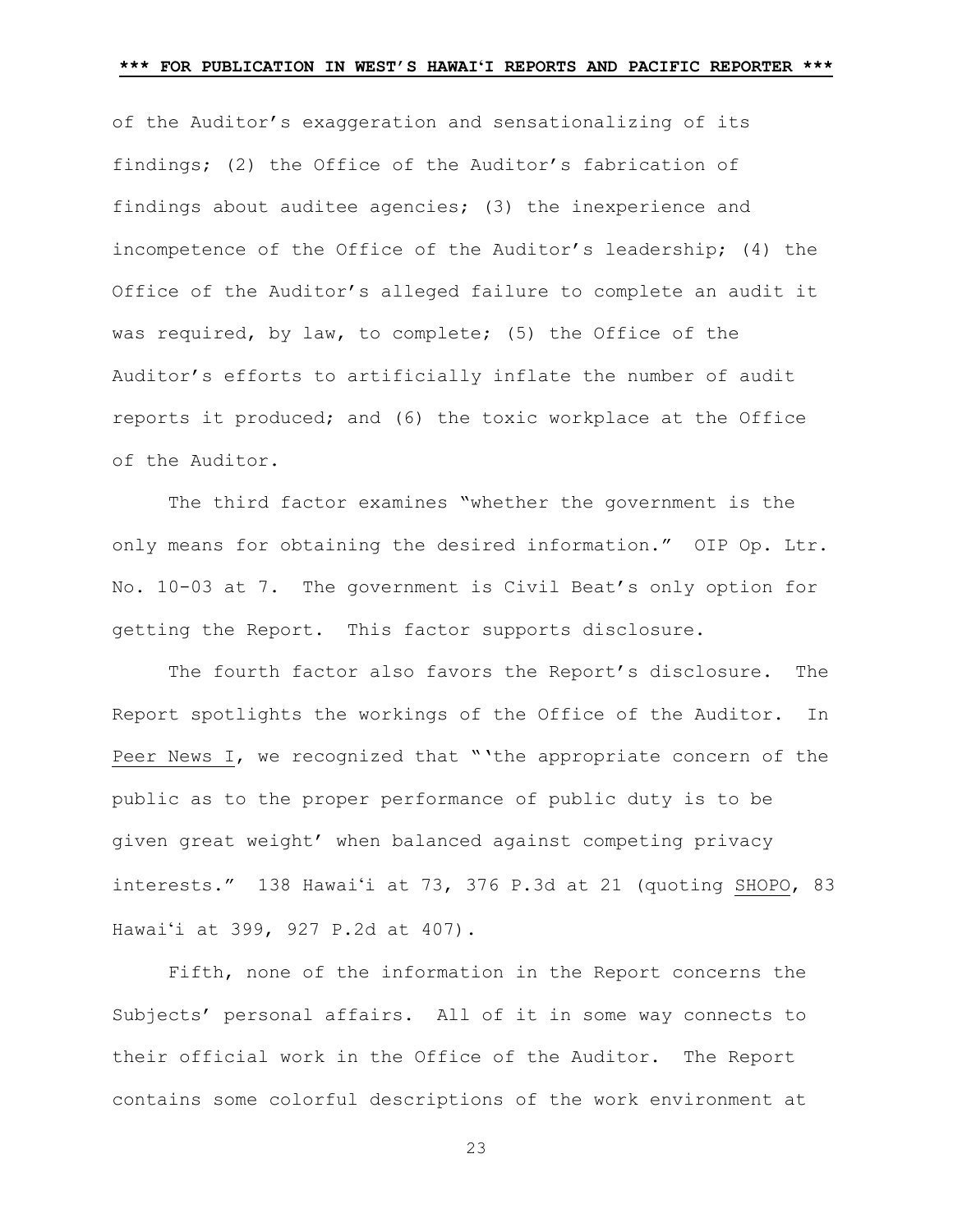the Office of the Auditor. But this is largely a function of the manner in which the State AG conducted the Investigation. The AG's investigator would ask interviewees if they had heard about various incidents of harassment within the Office of the Auditor. It is unsurprising that some of the responses he got contained commentary on colleagues' interpersonal dynamics. *Nothing* in the Report is purely personal, though: there's no "gossip" about the Subjects' (or anyone else's) personal lives, just candid descriptions of a toxic workplace environment. Because the information in the Report relates to the Subjects' job functions, not their personal affairs, this factor favors the public's interest in disclosure.

The datedness of the record is also relevant to HRS § 92F-14(a) balancing. Here, the Report dates to spring 2016 and it describes an investigation that happened about six years ago, in 2015 and early 2016. The record's age cuts both ways. The Subjects' "significant privacy interests" in the Report have waned over time. See McDonnell v. United States, 4 F.3d 1227, 1256 (3d Cir. 1993) (recognizing that individuals' privacy interests may become "diluted by the passage of time"). At the same time, the public's interest in the Report's disclosure – though still substantial - is lower than it would be if Yamane were still Acting Auditor. Cf. Peer News I, 138 Hawai'i at 82, 376 P.3d at 30 (Pollack, J., concurring) (recognizing that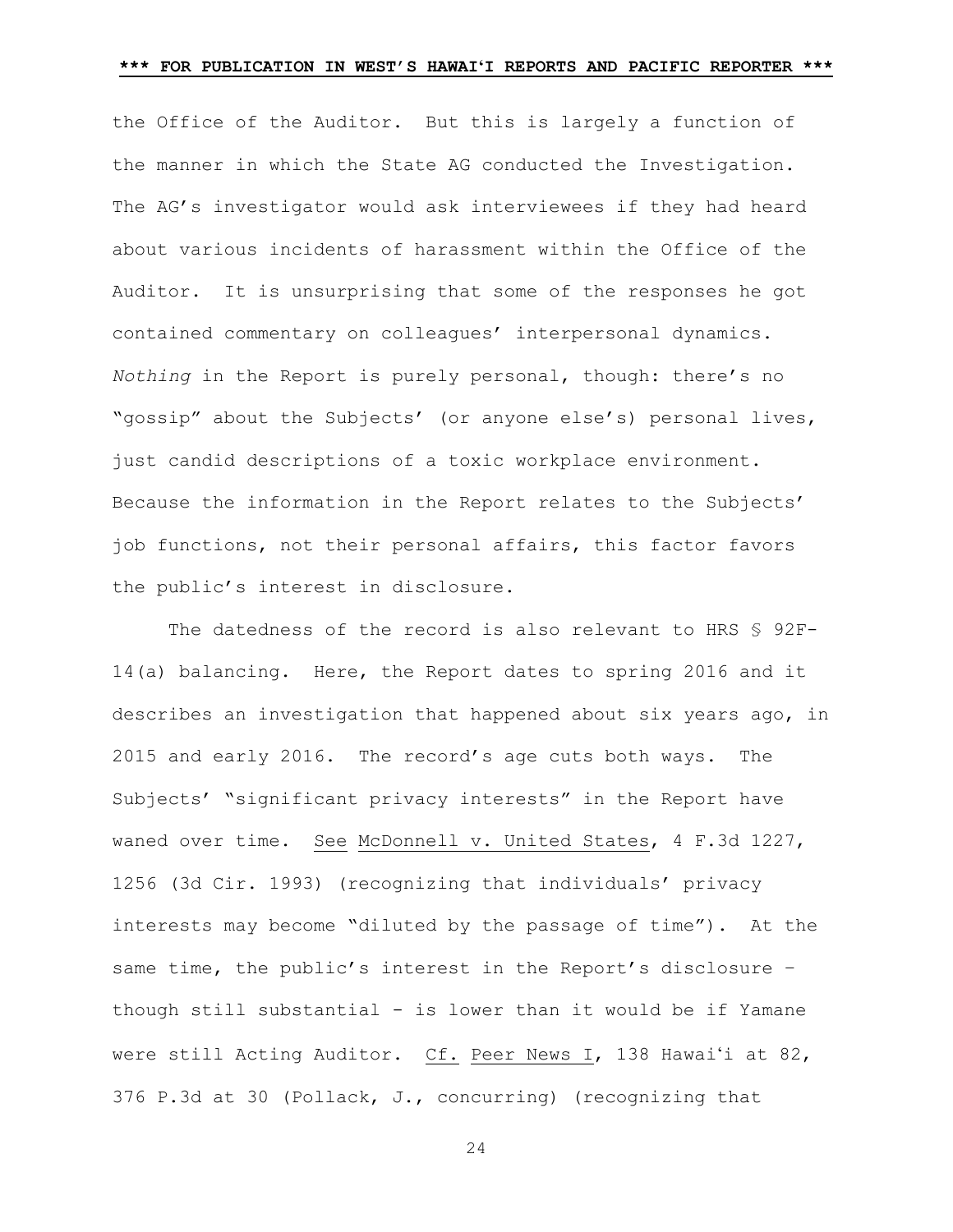public interest in holding a police officer accountable for his conduct "may be significantly diminished if the officer is retired, was subsequently acquitted of the conduct, or is no longer serving as an armed officer"). On balance, the Report's age supports disclosure.

A final factor that informs our analysis is the Office of the Auditor's importance: this highly-visible and constitutionally-established office is a first line of defense against government inefficiency - or worse. See Hawaii Constitutional Convention Studies, Article VI: Taxation and Finance, Legislative Reference Bureau, at 70-78 (June 1978). The critical role the Office of the Auditor plays in promoting trust and confidence in government enhances the public's interest in the Report.

We conclude that the State AG has not met its burden of showing that the Privacy Exemption wholesale shields the Report from disclosure: the public's interests in the Report's disclosure outweigh the Subjects' significant privacy interests in the Report as a personnel-related record. And because there is more than a "scintilla" of public interest in the Report's disclosure, the non-Subjects' non-significant privacy interests in information within the Report are also eclipsed.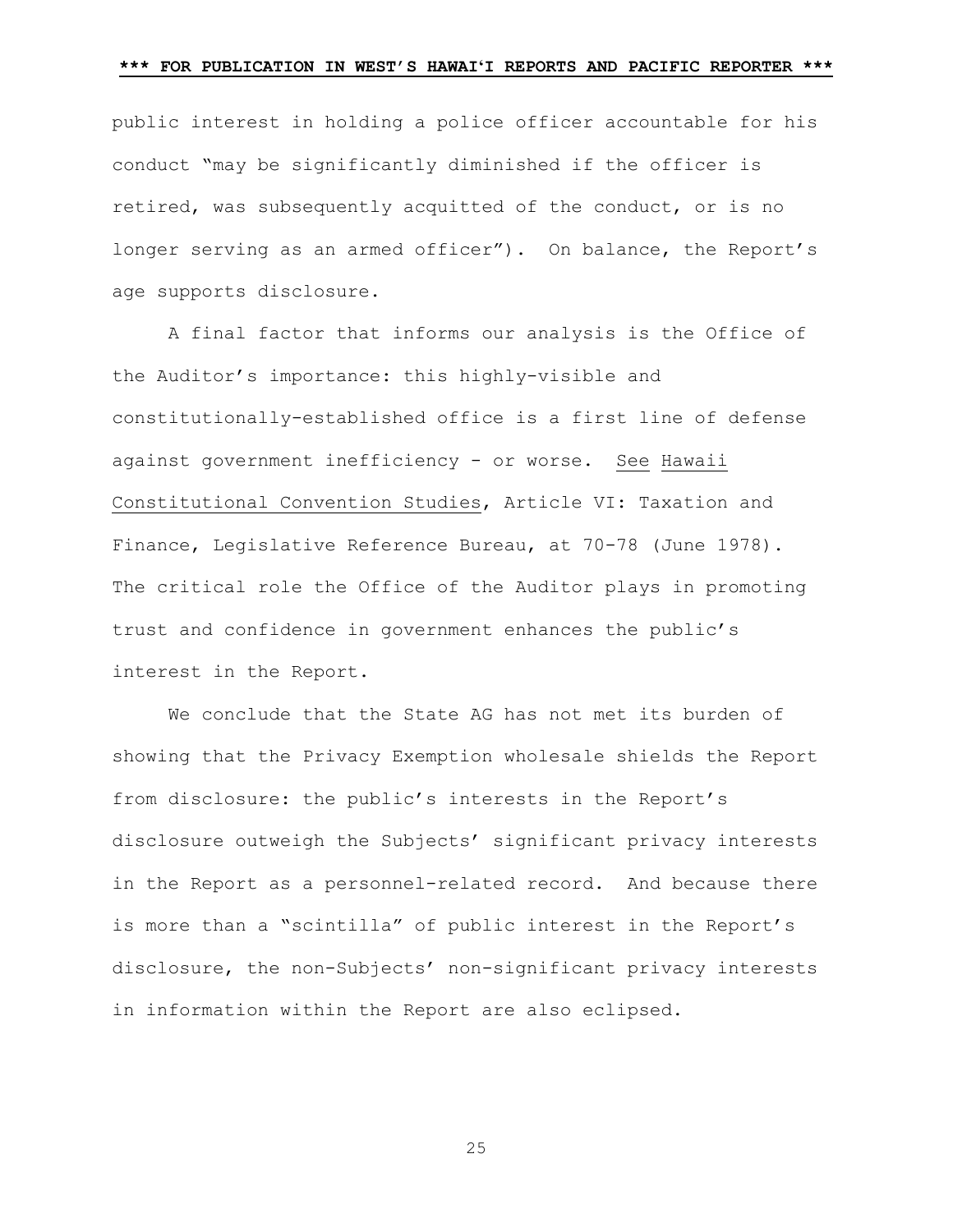# **2. Four categories of information within the Report come within the Privacy Exemption**

The fact that the Report is not wholesale shielded from disclosure by the Privacy Exemption, does not mean that none of the information within it is covered by the Privacy Exemption. We must consider each subset of information within the Report to determine whether its release would result in a clearly unwarranted invasion of personal privacy. Cf. Mead Data Cent., Inc. v. U.S. Dep't of the Air Force, 566 F.2d 242, 261 n.55 (D.C. Cir. 1977) (observing that "the focus of the FOIA is information, not documents as a whole").

There are four categories of information in the Report that, if disclosed, would "constitute a clearly unwarranted invasion of personal privacy." They are: (1) summaries of the Office of the Auditor's personnel records; (2) findings and discussions concerning minor policy infractions committed by non-Subjects; (3) the names of interviewees and Office of the Auditor employees mentioned in the Report; and (4) information about individuals' medical conditions. These four categories of information fall within the Privacy Exemption and may be redacted from the Report.

# **a. Summaries of the Office of the Auditor's personnel files fall within the Privacy Exemption**

As part of the Investigation, the State AG reviewed records maintained in the Office of the Auditor's personnel files. The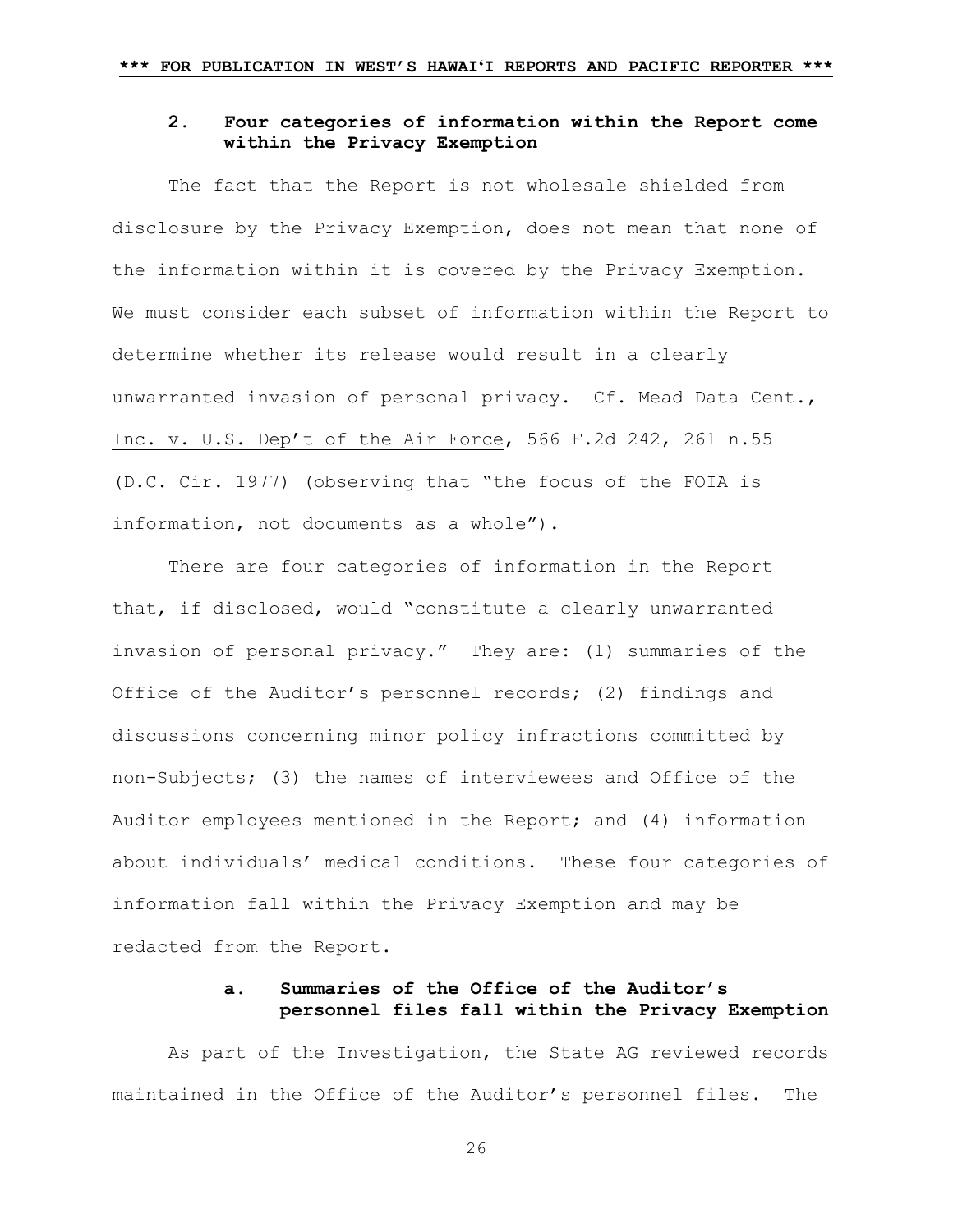Report summarizes some of these records. For example, it describes in depth a demotion letter and several *formal*  performance appraisals.

HRS § 92F-14(b)(4) does not confer a significant privacy interest in every offhanded reference to a personnel record or matter. Yet those whose personnel records are reviewed in detail by the Report do have a significant privacy interest in those summaries, just as they would in the records themselves.

The public's interest in these summaries is, in contrast, low. They may shed light on certain government workers' performance, but they add little to the Report's description of the Office of the Auditor, at large.

The public's minimal interest in the Report's summaries of personnel records is outweighed by the Office of the Auditor employees' significant privacy interests in those discussions. The Report's summaries of formal personnel records are therefore exempt from the UIPA's disclosure requirements under HRS § 92F-13(1).

## **b. Findings and discussions exclusively concerned with minor misconduct by non-Subjects**

The Report contains two findings concerning minor misconduct by a non-Subject. And there are scattered sentences within the Report that exclusively concern non-Subjects' compliance, or lack thereof, with various Office of the Auditor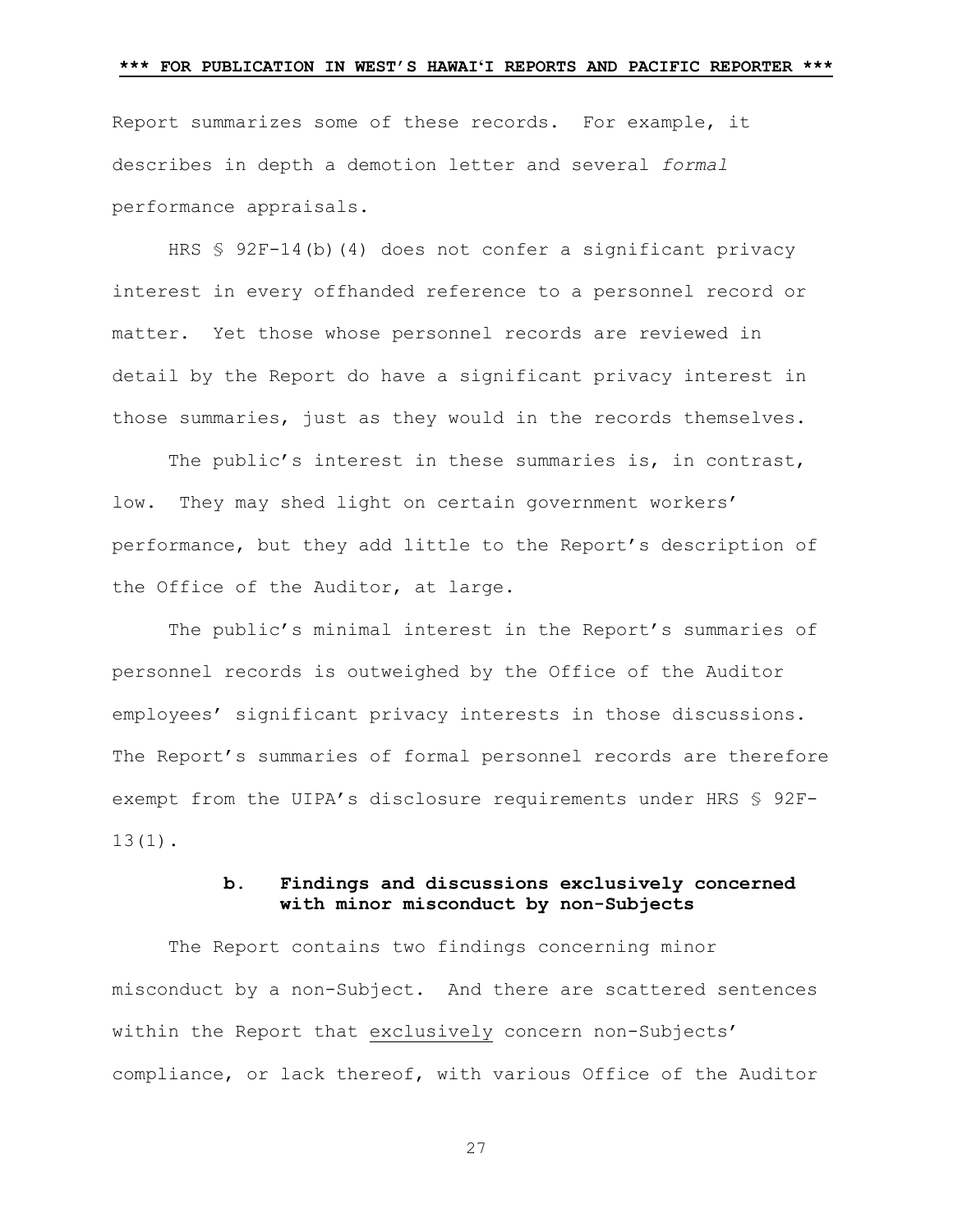polices. (For example, the leave and computer use policies.) These lines are diffuse throughout the Report. But collectively they, and the two findings referenced above, are, "akin to the information maintained in a personnel file."[15](#page-27-0) See OIP Op. Ltr. No. 98-05 at 20. So the non-Subjects whose compliance or noncompliance with workplace policies is addressed in the Report have a significant privacy interest in those discussions and findings under HRS  $$ 92F-14(b) (4).$ <sup>[16](#page-27-1)</sup>

The public's interest in learning about minor policy violations committed by low-ranking Office of the Auditor employees over six years ago is low. So even though this information does concern public employees' performance of their official duties, the public's interest in its disclosure does not outweigh the non-Subjects' significant privacy interests in the information. Thus, to the limited extent the Report contains findings and discussions that are exclusively concerned with non-Subjects' policy infractions, that information is exempt from the UIPA's disclosure requirements under HRS § 92F-

<span id="page-27-0"></span><sup>15</sup> <sup>15</sup> Formal summaries describing an employee's compliance or non-compliance with written workplace policies – unlike lengthy qualitative accounts of office grudges or written descriptions of employees' routine interactions and relative popularity – are the type of documents one would expect to find in the files of an agency's personnel department.

<span id="page-27-1"></span><sup>16</sup> This privacy interest encompasses only information directly and exclusively concerned with the issue of an individual's compliance or noncompliance with an established workplace policy. Non-Subjects do not have significant privacy interests in, for example, discussions about the Subjects' uneven or unfair implementation of those policies.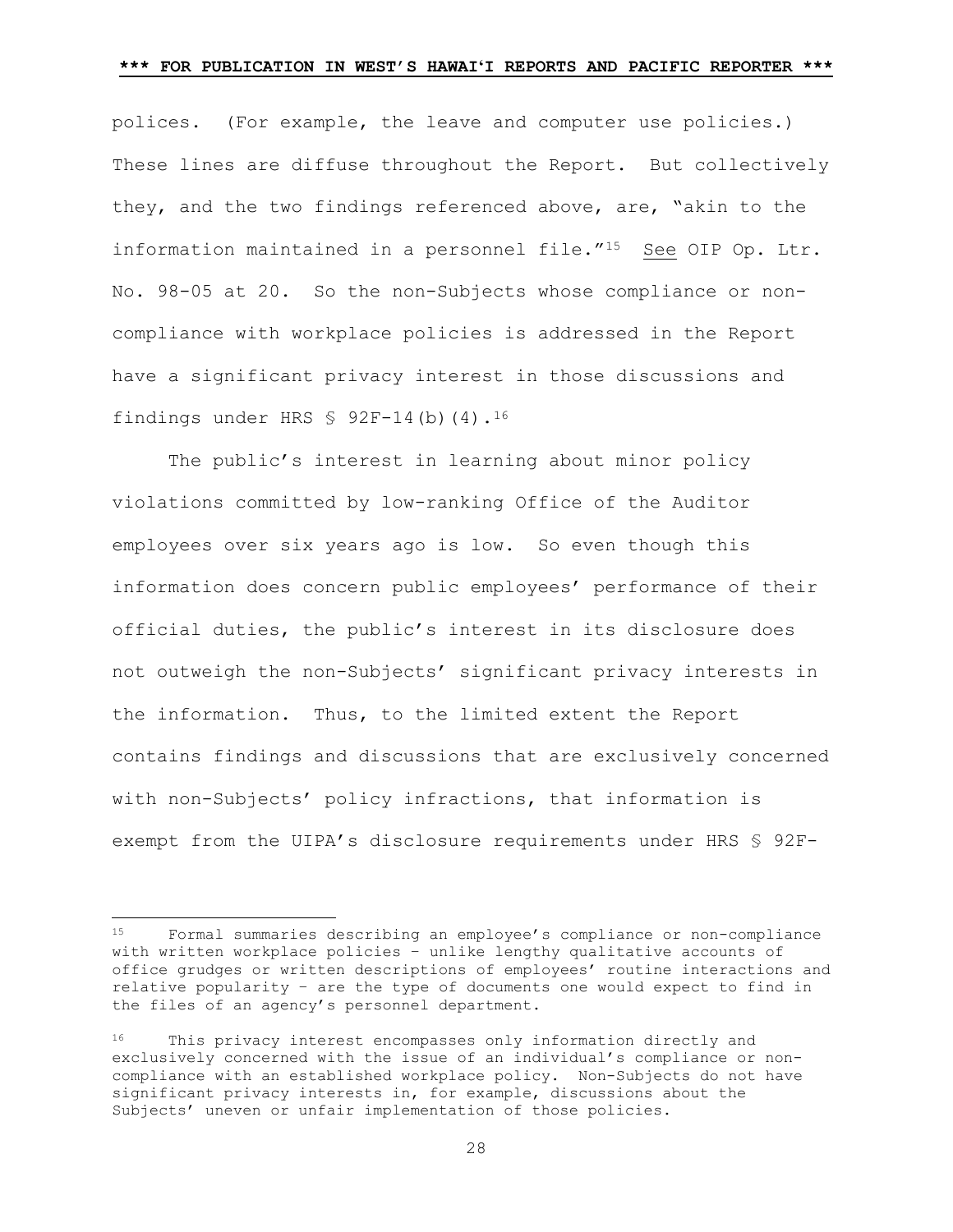13(1).

# **c. Interviewees' names – but not Subjects' - fall within the Privacy Exemption**

The public does not gain better insight into the workings of the Office of the Auditor by learning the identities of those interviewed or mentioned in the Report: it lacks even a trace of interest in this information. See OIP Op. Ltr. No. 98-05 at 18 ("[T]here is little or no public interest in the disclosure of the information which identifies witnesses and complainants."); OIP Op. Ltr. No. 10-03 at 5 ("[T]he public interest in shedding light on the agency's operations is generally served by disclosure of the nature of alleged misconduct and how the agency responded to it, without the name of the concerned employee and other details that could reasonably lead to the employee's identification."); Cf. Albuquerque Publ'g Co. v. U.S. Dep't of Justice, 726 F.Supp. 851, 856 (D.D.C. 1989) (observing that the names of third parties associated with Drug Enforcement Administration investigation are "irrelevant" to question of how DEA conducts its investigations).

The public has no interest in knowing the identities of those interviewed and mentioned in the Report. So even though the non-Subjects do not have a significant privacy interest in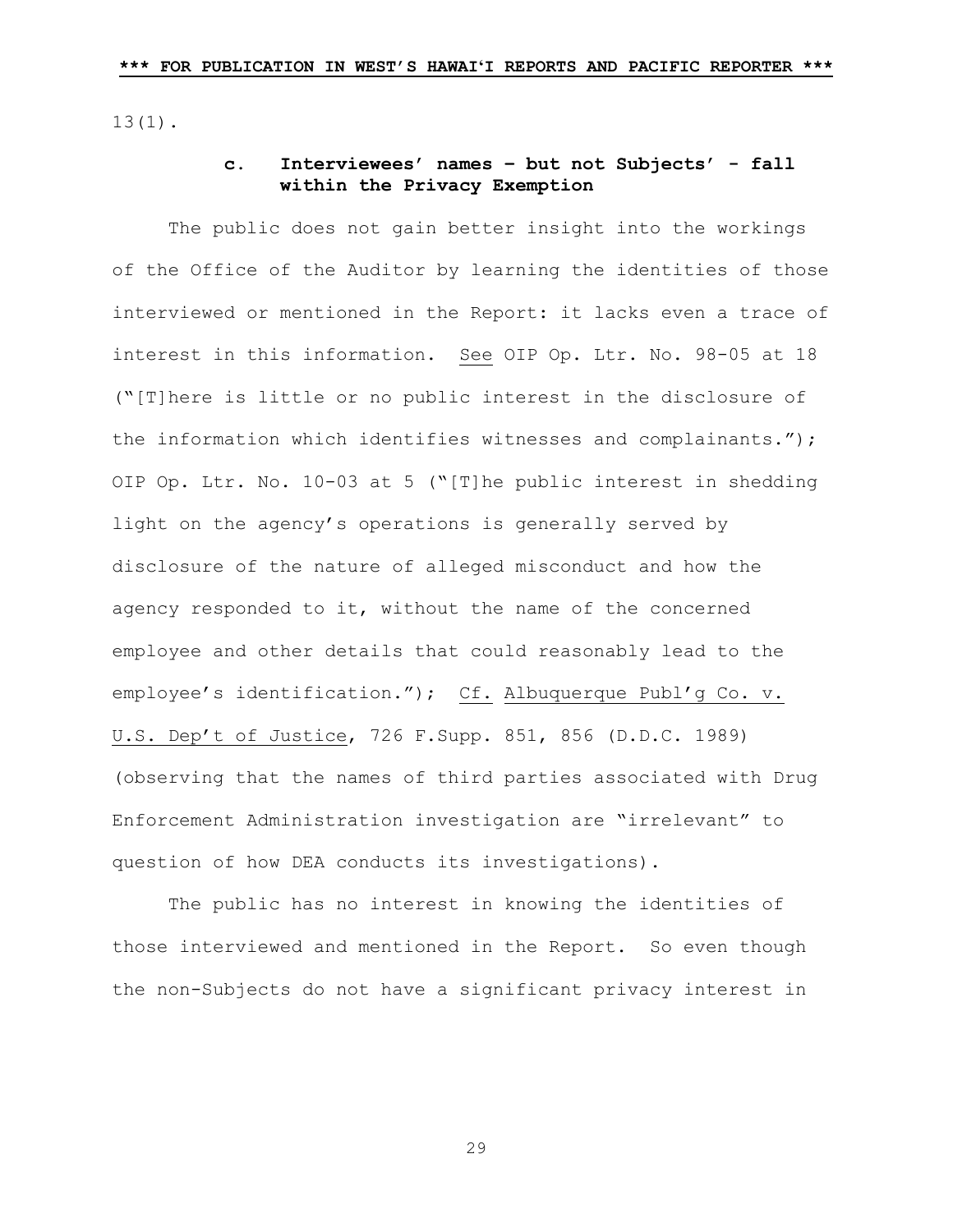the Report as a whole, the disclosure of their names<sup>[17](#page-29-0)</sup> would be a clearly unwarranted invasion of privacy[.18](#page-29-1)

The same is not true with respect to the Subjects' names: the public's interest in monitoring the conduct of the Office of the Auditor's managerial staff outweighs any privacy interests the Subjects may have in the non-disclosure of their identities. See Peer News I, 138 Hawai'i at 80, 376 P.3d at 28 (Pollack, J., concurring) (quoting OIP Op. Ltr. No. 98-05 at 21 for the proposition that "[c]ourts have identified the public interest in disclosure of the identities of employees as one which lies in holding those public officials accountable for their conduct"). The Subjects' names, then, are not shielded from

<span id="page-29-0"></span> $17$ 17 The Report also contains information such as job titles and references to individuals' professional history that – though not as directly identifying as a name – might still enable those intimately familiar with the inner workings of the Office of the Auditor in the mid-2010s to connect the dots on who's who even with the redactions. This information is "identifying information." See Rose, 425 U.S. at 380 (stating that "what constitutes identifying information . . . must be weighed . . . from the vantage of those who would have been familiar" with the matter). And in many cases involving "significant" privacy interests, its disclosure could "constitute a clearly unwarranted invasion of personal privacy." But that is not the case here. While the public has no interest in knowing interviewees' identities, it *does* have a cognizable interest in helpful contextualizing information about interviewees' positions. Because of this public interest in the identifying information and the non-Subject employees' lack of a significant privacy right in it, the disclosure of this information would not constitute a clearly unwarranted invasion of personal privacy.

<span id="page-29-1"></span><sup>18</sup> Because there is not a trace of public interest in knowing the non-Subjects' names, our conclusion that these names should be redacted is fully consistent with our holding that the non-Subjects do not have a significant privacy interest in the Report. See Org. of Police Officers, 149 Hawai'i at 504, 494 P.3d at 1237 (explaining that information in which there is zero public interest may fall within the Privacy Exemption even if there are no significant privacy interests in it). The dissent's contention to the contrary, see dissent at 18 n.7, is puzzling.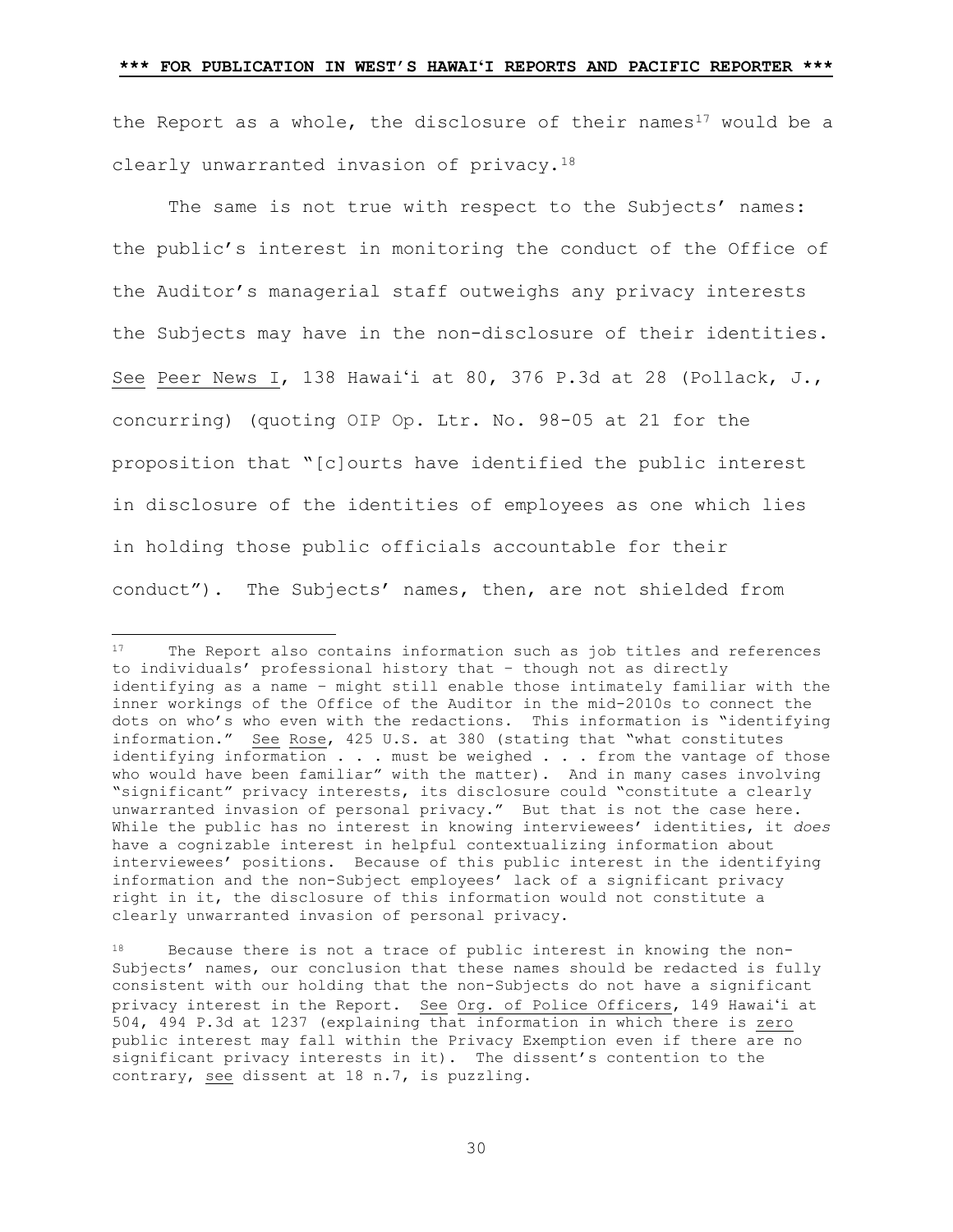UIPA disclosure by the Privacy Exemption.

# **d. The Report's discussions of individuals' medical conditions, disabilities, and bodies fall within the Privacy Exemption**

The Report documents several allegations of harassment or adverse treatment based on perceived disability or sickness. These references are information "relating to [a] medical . . . condition." See HRS § 92F-14(b)(1). Under HRS Section 92F-14(b)(1), this category of information is one in which individuals may have a significant privacy interest.

An individual's privacy interest in, for example, a colleague's vague reference to "medical issues" may be lower than their interest in more clinical health information. But the individuals whose disabilities, health, and bodies are discussed – even in passing – by the Report have a "significant privacy interest" in those discussions.

The public interest in learning about the few allegations in the Report concerning medical conditions is very low. This information doesn't shed light on a government activity. And it implicates personal, rather than professional concerns.

Given these considerations, significant privacy interests outweigh the public's interest in the disclosure of information concerning health, disability, and body size. Disclosing this information would be a "clearly unwarranted invasion of personal privacy." See HRS § 92F-13(1). This small subset of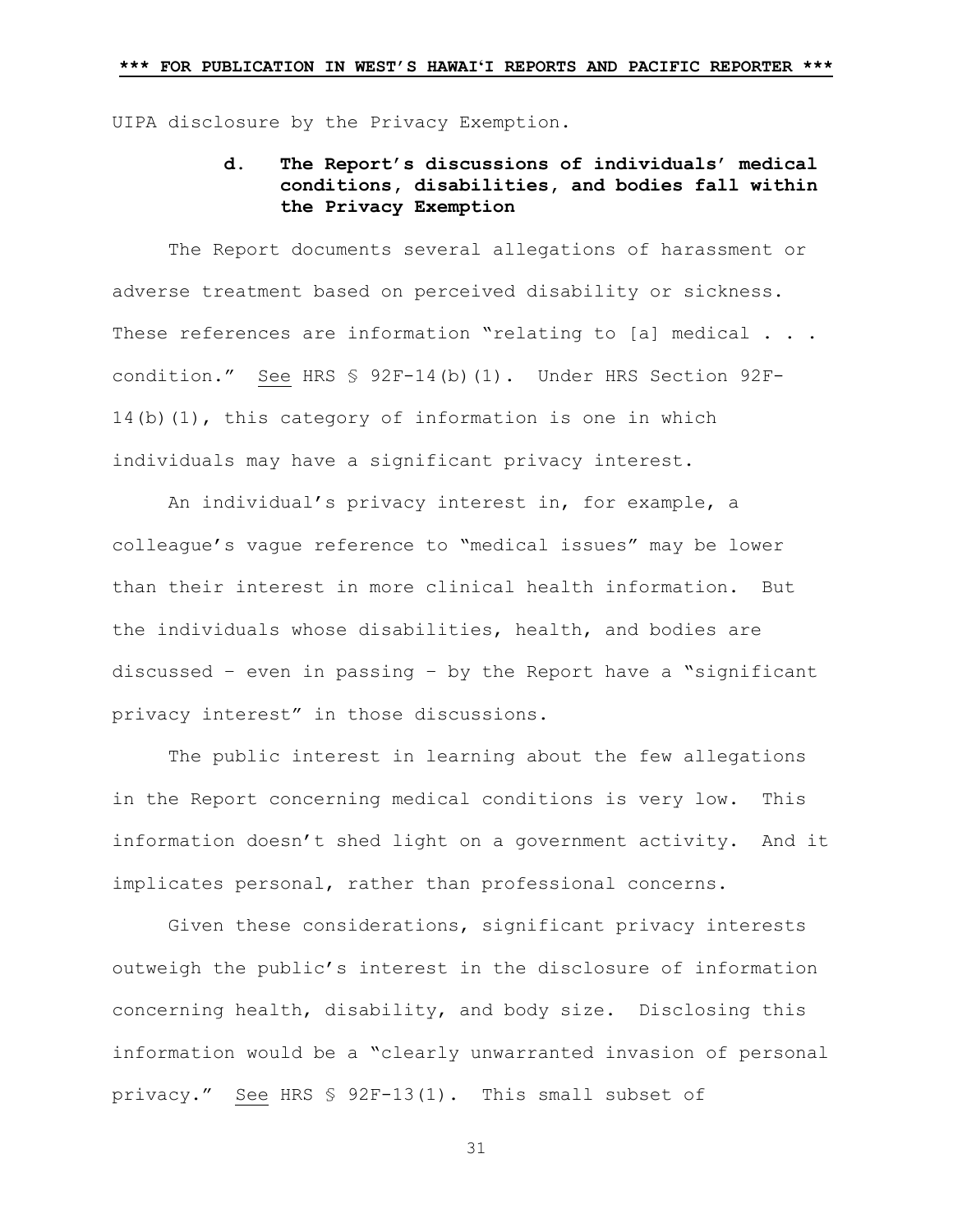information in the Report that relates to individuals' medical conditions is thus exempt from the UIPA's disclosure requirements. See id.

## **C. The Report should be redacted, not withheld**

The Attorney General contends that because it would be impossible to segregate disclosable from non-disclosable information in the Report, redaction will not do. The entire Report must be withheld.

The redactions allowed by this opinion are narrow. But even if they were far more widespread, they would not justify the Report's nondisclosure.

The UIPA is intended to, among other things, "[p]rovide for accurate, relevant, timely, and complete government records" and "[e]nhance governmental accountability through a general policy of access to government records." HRS §§ 92F-2(2), (3). These aims would be undercut if the presence of redactable information within a record could justify its total nondisclosure. When some, but not all, of a record is exempt from UIPA disclosure, the record may be entirely withheld only if the permissible redactions are so extensive that what's left is an incomprehensible mishmash of blacked-out paragraphs, scattered words, and punctuation. If the unredactable material within a given record conveys information, it must be disclosed.

Here, the information within the Report concerning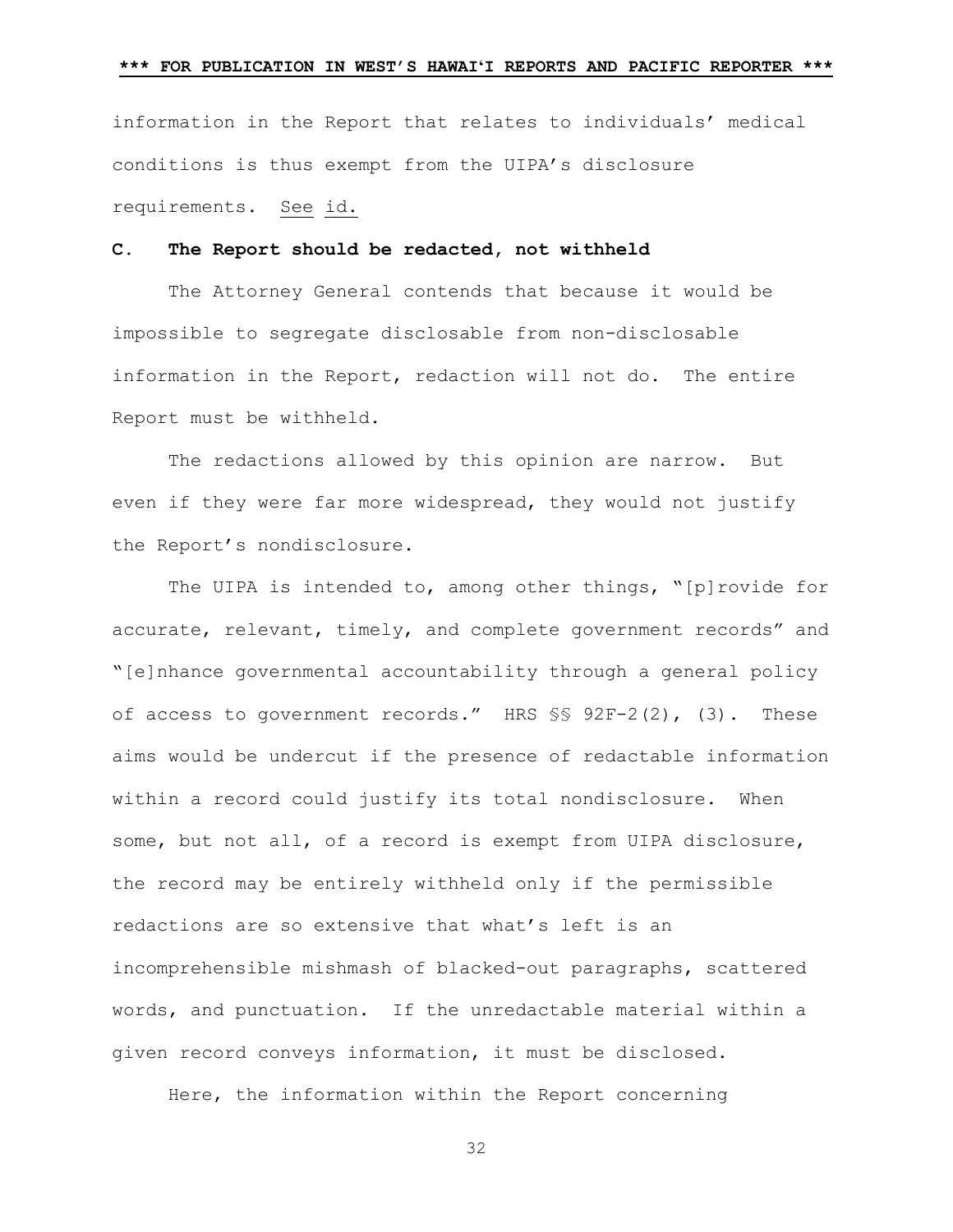individuals' names, personnel records, and medical conditions can be "readily detected and redacted from the [Report] without rendering the remaining [Report] information meaningless." See OIP Op. Ltr. No. 09-02 at 5 (Sept. 9, 2009). These redactions thus do not provide any basis for withholding everything else in the Report. See OIP Op. Ltr. No. F17-02 at 9 (Dec. 8, 2016) ("An agency cannot use the presence of some protected information . . . to justify a wholesale redaction of all information.").

#### **III. CONCLUSION**

The State AG has not met its burden of showing that the Report, by and large, comes within a UIPA exemption. So regarding the vast majority of the Report, the UIPA's presumption favoring disclosure has not been overcome.

We vacate the circuit court's final judgment and remand to the circuit court.

Within 60 days of the entry of our judgment the State AG shall present the circuit court with proposed redactions to the Report.

Descriptions of documents retrieved from Office of the Auditor's personnel files and *relating to individual employees* may be redacted. Information *exclusively* about policy infractions by non-Subject employees may also be redacted.

Any sentences concerning the physical health, disability-